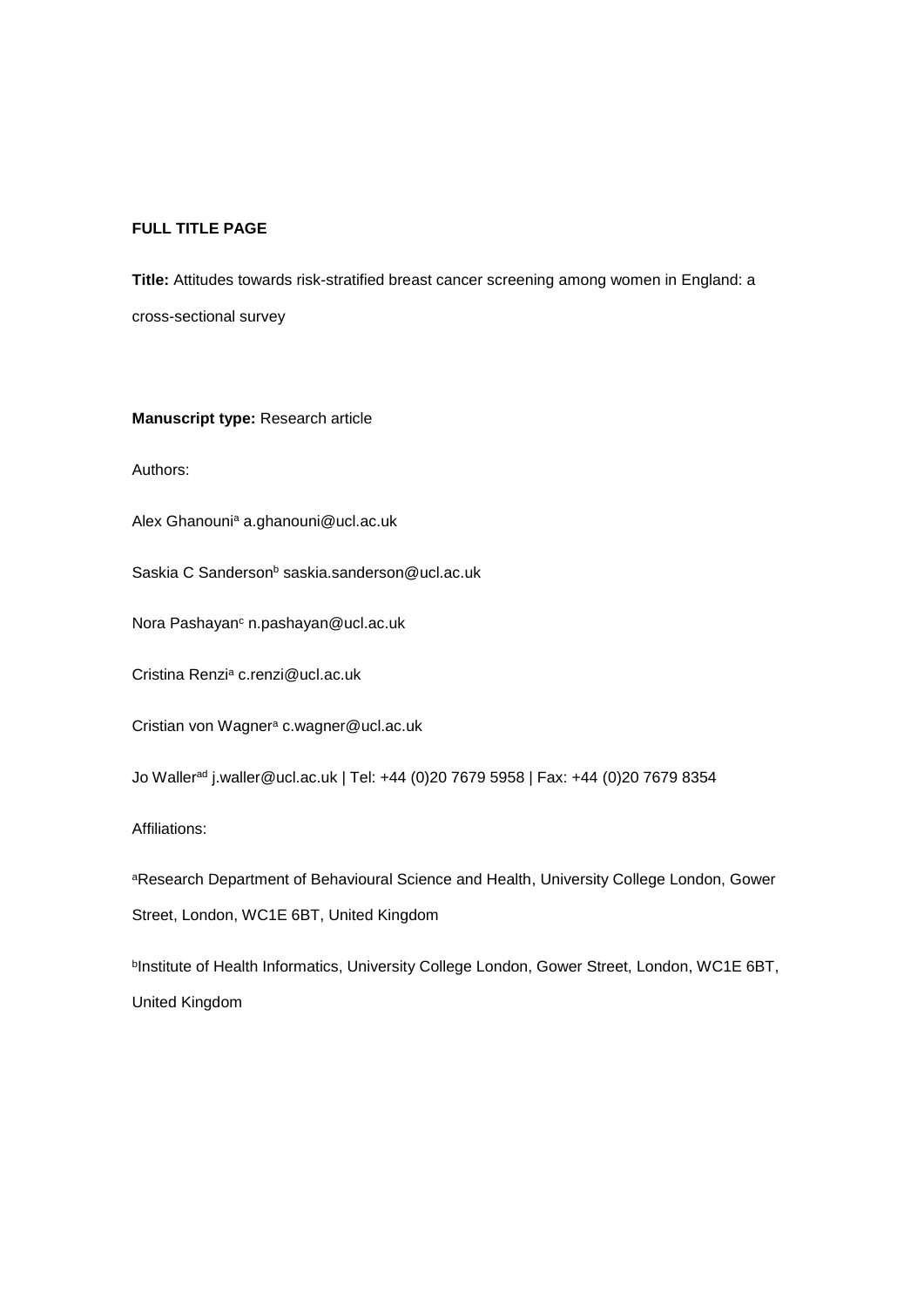<sup>c</sup>Department of Applied Health Research, University College London, Gower Street, London, WC1E 6BT, United Kingdom

<sup>d</sup>Corresponding author

## **ABSTRACT**

*Objectives:* Risk-stratification may improve the benefit/harm ratio of breast screening; research on acceptability among potential invitees is necessary to guide implementation. We assessed women's attitudes towards and willingness to undergo risk assessment and stratified screening.

*Methods:* Women in England aged 40-70 years received summary information about the topic and completed face-to-face computer-assisted interviews. Questions assessed willingness to undergo multifactorial breast cancer risk assessment, more frequent breast screening (if at very high risk) or less frequent or no screening (if at very low risk), and preferences for delivery of assessment results.

*Results:* Among 933 women, 85% thought breast cancer risk assessment was a good idea; 74% were willing to have it. Among 125 women unwilling to have risk assessment, reasons commonly related to 'worry' (14%) and 'preferring not to know' (14%). Among those willing to have risk assessment (n=689), letters/emails were generally preferred (42%) for results about very low risk status; face-to-face communication was most commonly preferred for results of very high risk status (78%). General Practitioners were most commonly preferred sources of assessment results (≈40%); breast cancer specialists were often preferred for results of very high risk status (38%). 70% thought risk-stratified breast screening was a good idea; 89% were willing to have more frequent screening. Fewer would accept less (51%) or no screening (37%) if at very low risk.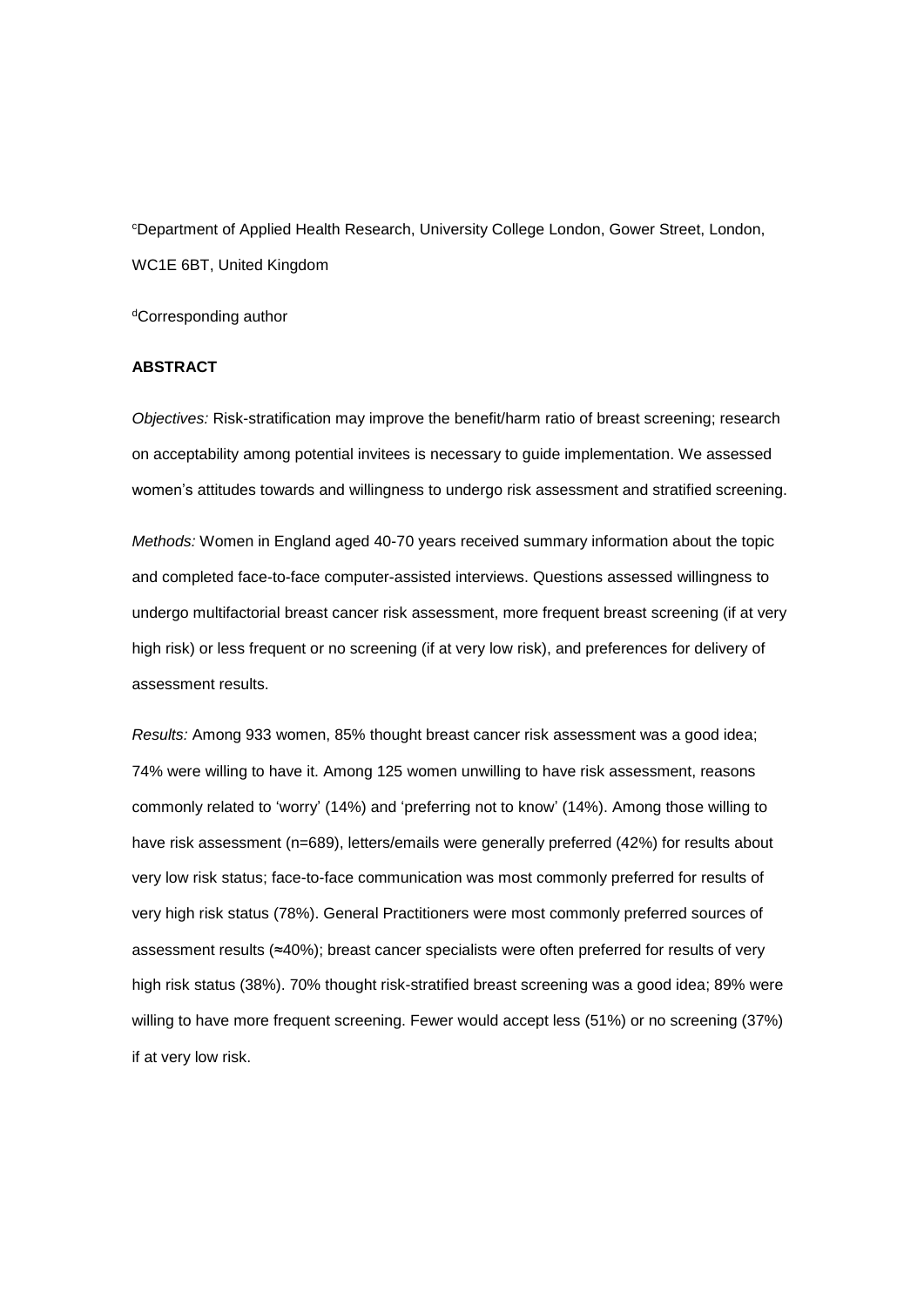*Conclusions:* Women were generally in favour of multifactorial breast cancer risk assessment and risk-stratified screening, but some were unwilling to accept less or no screening if at very low risk.

*Keywords:* Breast Neoplasms; Mass screening; Risk Assessment; Attitude; Surveys and Questionnaires

### **INTRODUCTION**

The Breast Screening Programme in England currently invites all women aged 50 to 70 years for mammography on a triennial basis. However, there is growing interest in whether the balance of harms and benefits of screening could be improved by estimating women's personal risk status and tailoring screening accordingly. For example, the Tyrer-Cuzick model estimates risk of breast cancer based on a range of factors including body mass index, family history, and the results of genetic testing.<sup>1-4</sup> This information could be used to vary screening intervals so that women at higher risk are screened more frequently than triennially (as in the PROCAS study $)$ <sup>3</sup> and women at lower risk are screened less frequently or not at all. This would direct limited resources towards women more likely to benefit from screening (via early detection of cancers) while reducing the opportunity costs and harms (e.g. overdiagnosis) faced by women less likely to benefit.<sup>5</sup>

In order to be successful, risk-stratified breast screening must be acceptable to the target population. The PROCAS study tested uptake of breast cancer risk assessment and screening behaviour following feedback of risk results to those at high risk and found that although uptake of 18-monthly screening was high (99%), <sup>6</sup> uptake of the initial risk assessment itself was relatively low at 37-47%.<sup>3</sup> Women's perceptions of risk assessment and related interventions have been well researched, in general. For example, around 50 qualitative studies have been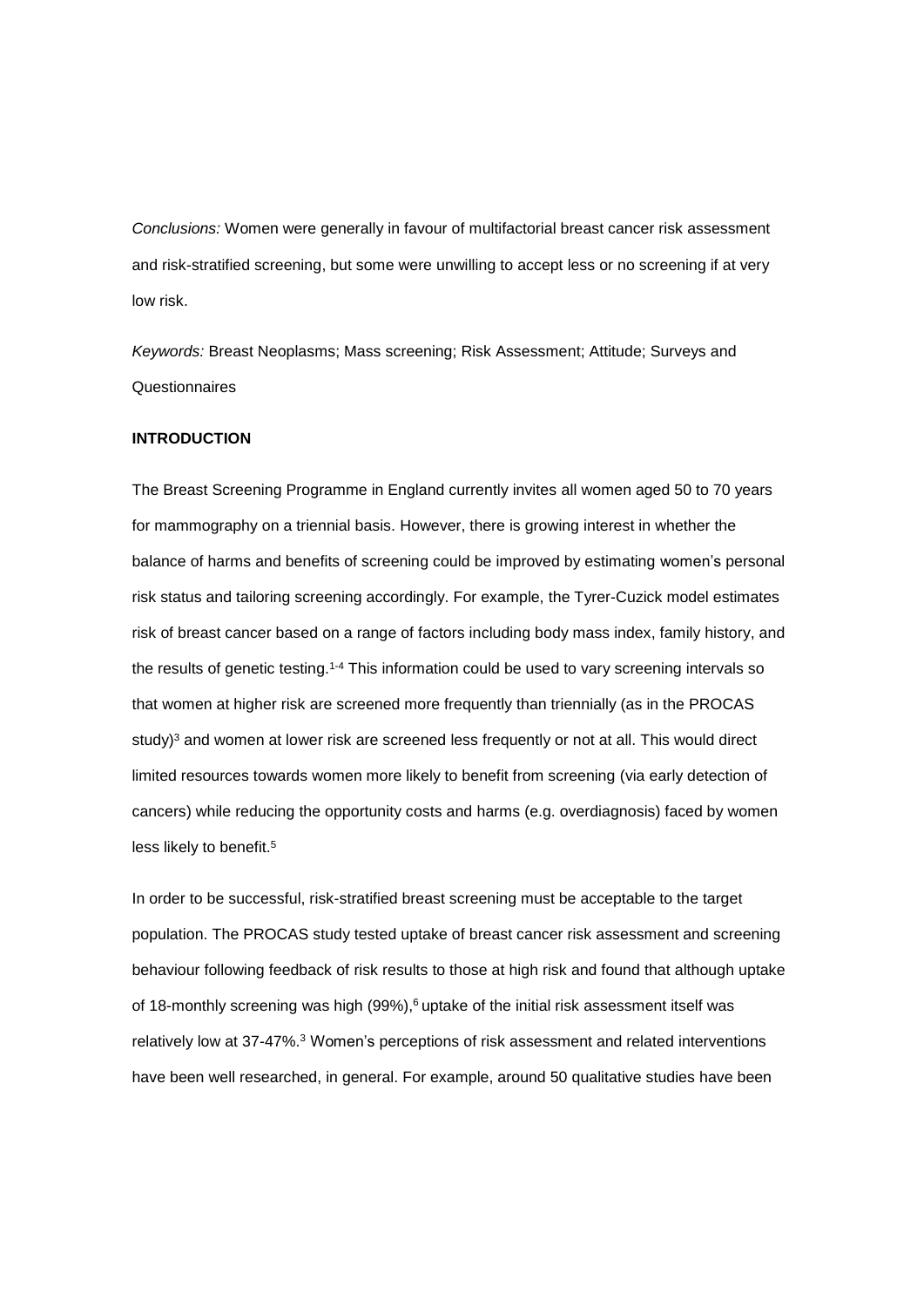conducted and the majority of these have been in the context of primary prevention such as lifestyle changes and risk-reducing medication.<sup>7</sup> However, relatively few have assessed issues relating to risk-stratified screening, specifically. Studies that have report that women's attitudes towards breast cancer risk assessment are generally positive.<sup>8,9</sup> and Meisel et al. (2015) found that women generally consider risk-stratified breast screening to be a good idea and would be willing to have more frequent screening if at high genetic risk. However, markedly fewer women would be willing to have less frequent screening if at lower risk.<sup>10</sup> Comparable findings are reported by Henneman et al.  $(2011)^9$  who found that women endorsed the concept of risk-based breast screening but had concerns about some women not being invited for any screening. However, the perceived acceptability of not being invited for any breast screening (if women were at very low risk) has not been quantified in the general population. Furthermore, previous studies have focused on risk-stratified screening based solely on genetic testing, not multifactorial algorithms that are the more likely method of assessment.<sup>3-4</sup> Women may have more negative overall attitudes towards this (since it requires the disclosure of additional personal information) or positive attitudes (since it may be perceived as offering greater accuracy). There is some support for both hypotheses from a recent qualitative focus group study. In a sample of 52 women in Australia, participants saw advantages of a multifactorial approach but had reservations around data security and motivations behind transitioning to this method. 11

There is also varied evidence on women's preferences for delivery of risk assessment results. Research from the United States suggests that women have mixed preferences for written (vs. face-to-face) information, and from primary care clinicians and genetic counsellors,<sup>12-13</sup> whereas participants in a study in Sweden found a consultation with a cancer specialist was most preferable. <sup>8</sup> To our knowledge, this has not been assessed in England, which has a different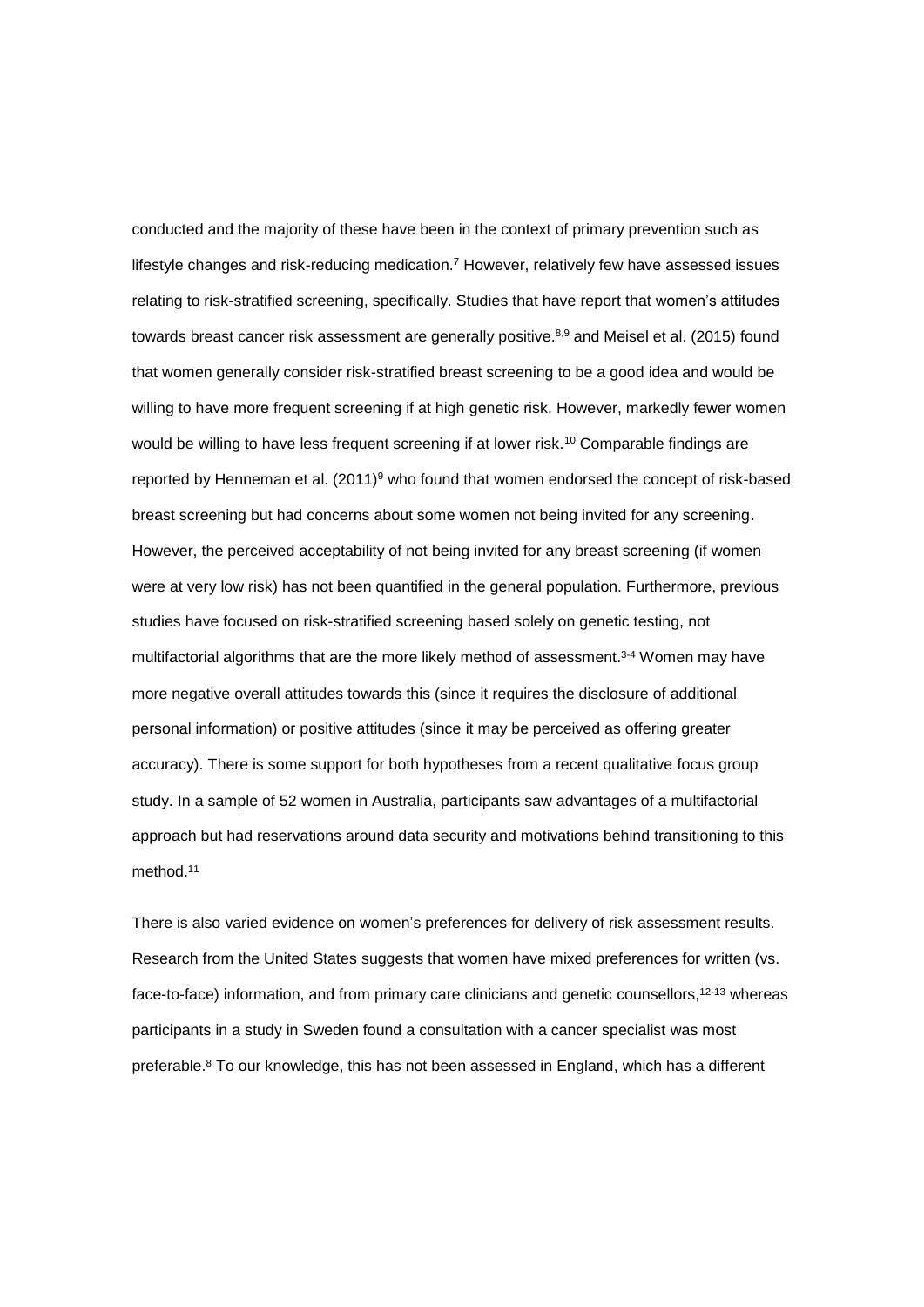healthcare system: unlike the United States, the health service in England carries out a mass screening programme. Given that this programme has become well-established over decades, women in England may expect it to be involved in risk-stratified screening.<sup>9</sup> Furthermore, preferences for a delivery method may differ depending on the whether the results indicate high or low risk; this has not been tested previously.

The present study addresses these gaps in the literature using a large populationrepresentative survey of women at or approaching the current age of eligibility for breast screening in England.

#### **Research aims**

Full research aims are stated on Open Science Framework (OSF; https://osf.io/fg7qi/). We aimed to determine:

- The extent to which women think it would be a good or bad idea to use a range of risk factors in order to estimate breast cancer risk.
- The extent to which women would be willing or unwilling to have their risk of breast cancer estimated using multifactorial algorithms, and women's reasons for being willing or unwilling to have their risk estimated in this way.
- Women's preferences for receiving their results if they were found to be i) at very low risk or ii) at very high risk of breast cancer.
- The extent to which women think it would be a good or bad idea to vary the frequency of breast screening based on this form of risk assessment using multifactorial algorithms.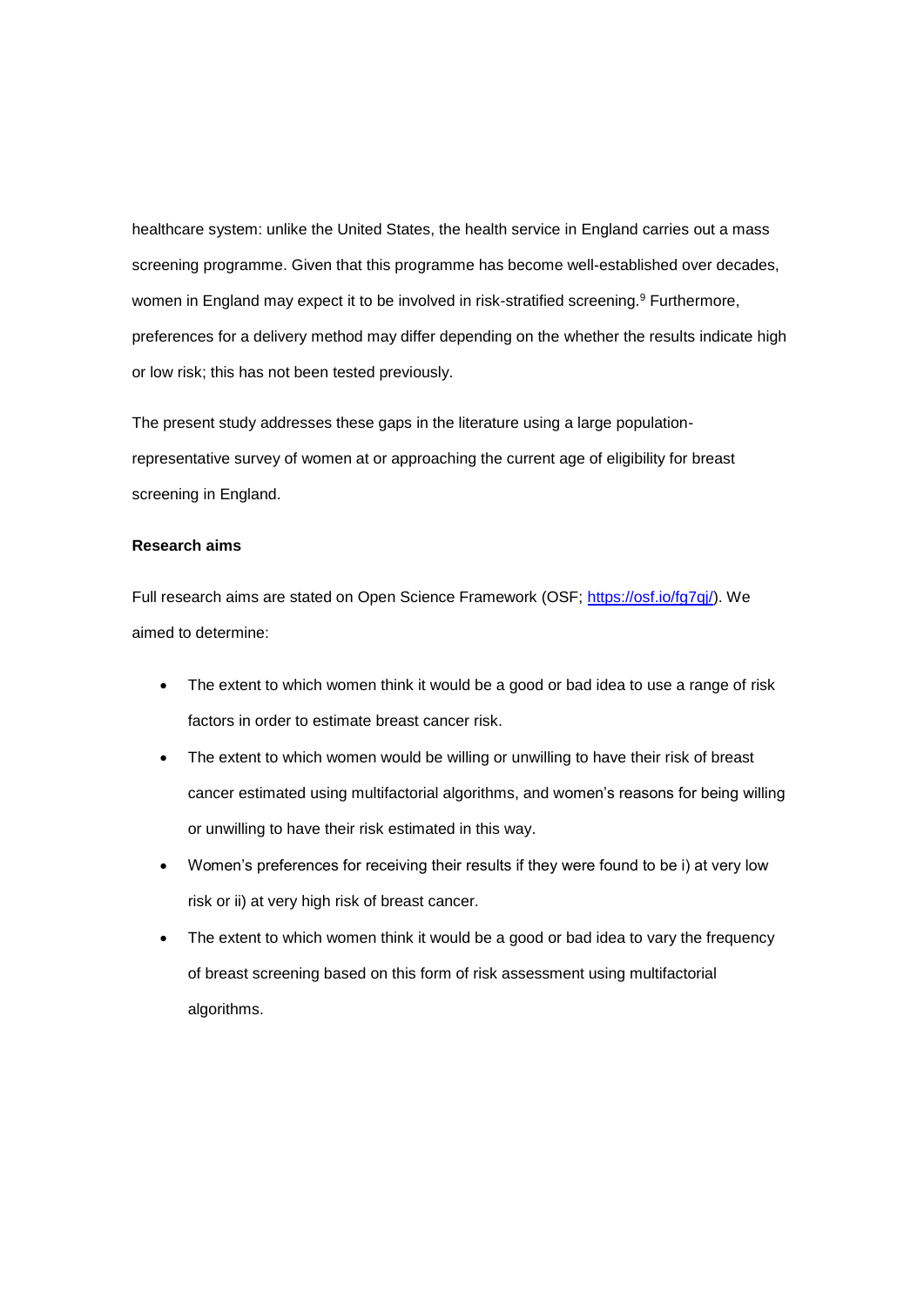• The extent to which women would be willing or unwilling to have i) more frequent screening; ii) less frequent screening; iii) no screening based on their risk status.

We also carried out an exploratory analysis of participant characteristics (e.g. age and frequency of worry about breast cancer) potentially associated with i) willingness to have breast cancer risk assessment, ii) willingness to have less frequent breast screening (if at very low risk), and acceptability of the NHS only inviting women at higher risk for screening (if at very low risk).

## **METHODS**

#### **Design**

Data were collected by a survey company (Kantar TNS) between 25<sup>th</sup> January and 12<sup>th</sup> February 2019. Questions for this study were embedded within a larger weekly survey on unrelated topics, administered to participants face-to-face in their homes with the assistance of a computer. Households are approached within small geographic areas selected based on stratified random location sampling, using the Postcode Address File and 2011 Census. Within each area, population representativeness is increased using quotas based on age, gender, employment status, and children living within a household.

Consenting participants read summary information about breast cancer, screening, risk assessment and risk-stratification (Figure 1) immediately prior to completing survey questions. Participants were debriefed on where to find further information on breast cancer and screening from the NHS. Institutional ethical approval was obtained (registration number: 2951/007). The study was pre‐registered on OSF.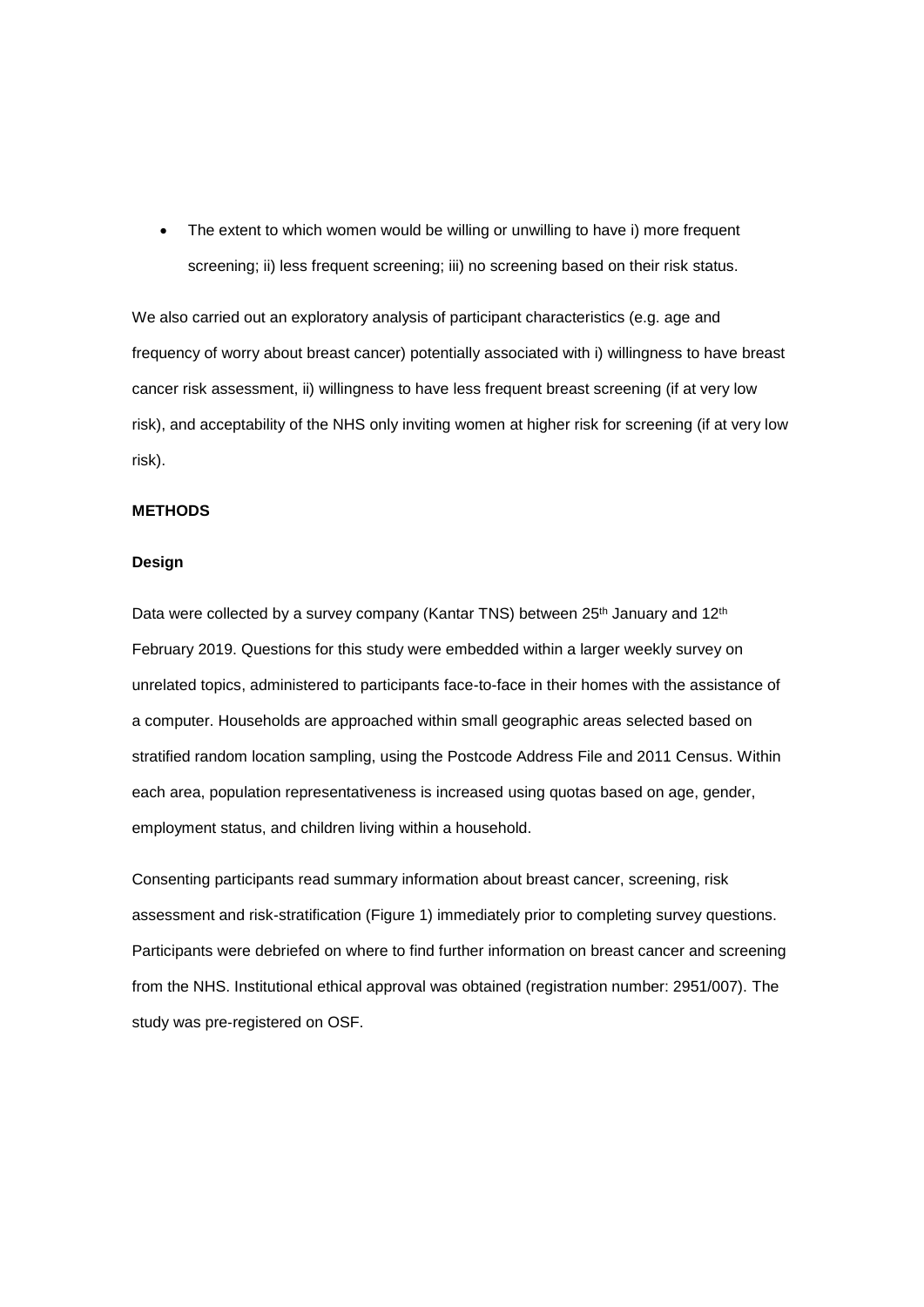Figure 1 – Summary information on breast cancer and screening

## **Background information**

- In the UK, 15 out of 100 women are diagnosed with breast cancer over their lifetime. Four out of 100 women in the UK die of breast cancer.
- The NHS in England currently offers routine **breast screening** every three years to all women aged 50 to 70 years. Screening aims to save lives from breast cancer by diagnosing it earlier when it is easier to treat.
- Although there are benefits to screening all women aged 50 to 70 years, there are also some risks. For example, some women will be diagnosed and treated for breast cancer that would have never otherwise been found and would not have become life-threatening (for example, because it is growing very slowly). Some women will also experience unnecessary worry or distress because they receive an abnormal screening result that turns out to not be breast cancer.
- Scientists are starting to work out how to identify women who are at very high or very low risk of developing breast cancer. They are doing this using information such as age, family history, reproductive history, lifestyle factors, weight, and results from genetic testing.
- It may be possible to make breast screening more efficient by using this information so that women who are at very high risk of developing breast cancer are offered more frequent routine breast screening, making it more likely that their cancers are detected earlier.
- It may also be possible to offer less frequent routine breast screening to women who are at very low risk of developing breast cancer, or not offering them any routine breast screening, so that they do not face the risks of screening when they are less likely to benefit from it.

## **Participants**

Participants were women in England, aged 40 to 70 years (i.e. approaching or at the age of

eligibility for being invited to the existing Breast Screening Programme) <sup>14</sup> and excluded if they

did not self-report that they had not been diagnosed with breast cancer.

#### **Measures**

Demographic characteristics: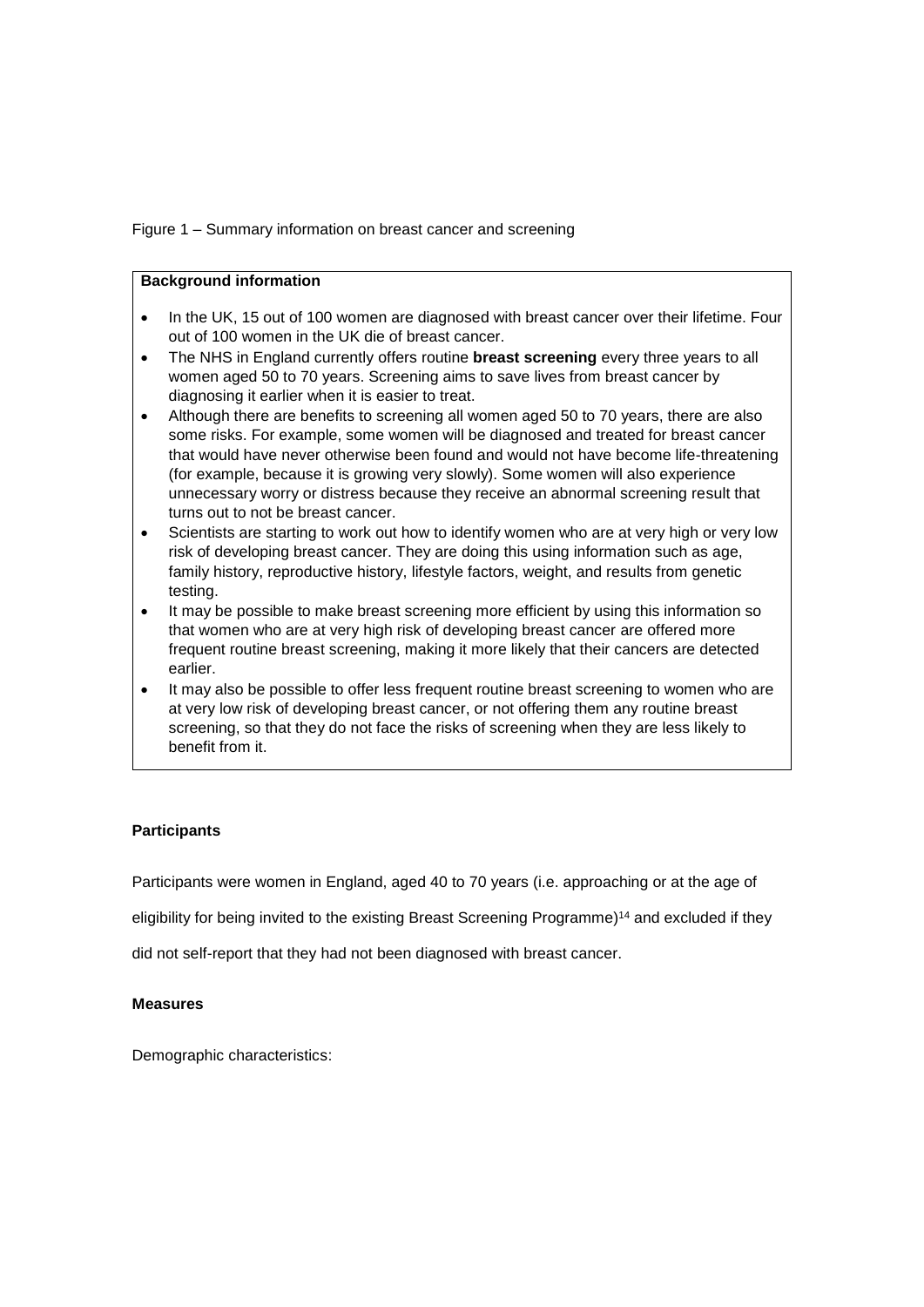In addition to questions on age and sex, participants were asked to report their ethnicity, marital status, education (graduate level or above, or other qualifications; the latter category included A Levels, apprenticeships, and technical or vocational qualifications), and employment status (working or not working; the latter category included participants who were retired and were either looking or not looking for work) and employment type. Data on National Readership Survey occupational social grade were also collected (Grade A to E; Grades A and E denoted highest (managerial/professional) and lowest (semi-skilled/unskilled) grades, respectively. Grades were determined by the survey company based on factors relating to the occupation of the Chief Income Earner in the household). Data on additional background characteristics were collected as part of the broader survey but are not reported here.

Breast cancer and screening:

Participants were asked about their perceived susceptibility to breast cancer (relative to other women their age) and how often they worried about getting breast cancer, based on previously used measures<sup>15-16</sup>. Participants were also asked whether any family members had been diagnosed with breast cancer, and whether they had ever had a mammogram (for any reason). If they reported having had a mammogram and were eligible for breast screening based on their age (i.e. were 47 to 70 years), they were asked if this had been part of screening.

Attitudes towards risk assessment and preferences for receiving results:

Participants were asked what they thought *"of the idea of using information like age, family history, reproductive history, lifestyle factors, weight, and results from genetic testing to identify women who are at very high or very low risk of developing breast cancer"* (*"very bad idea"*, *"bad idea"*, *"good idea"*, *"very good idea"*, *"not sure"*, *"prefer not to say"*). Participants were also asked if they would *"personally be willing to have your risk of breast cancer estimated using this*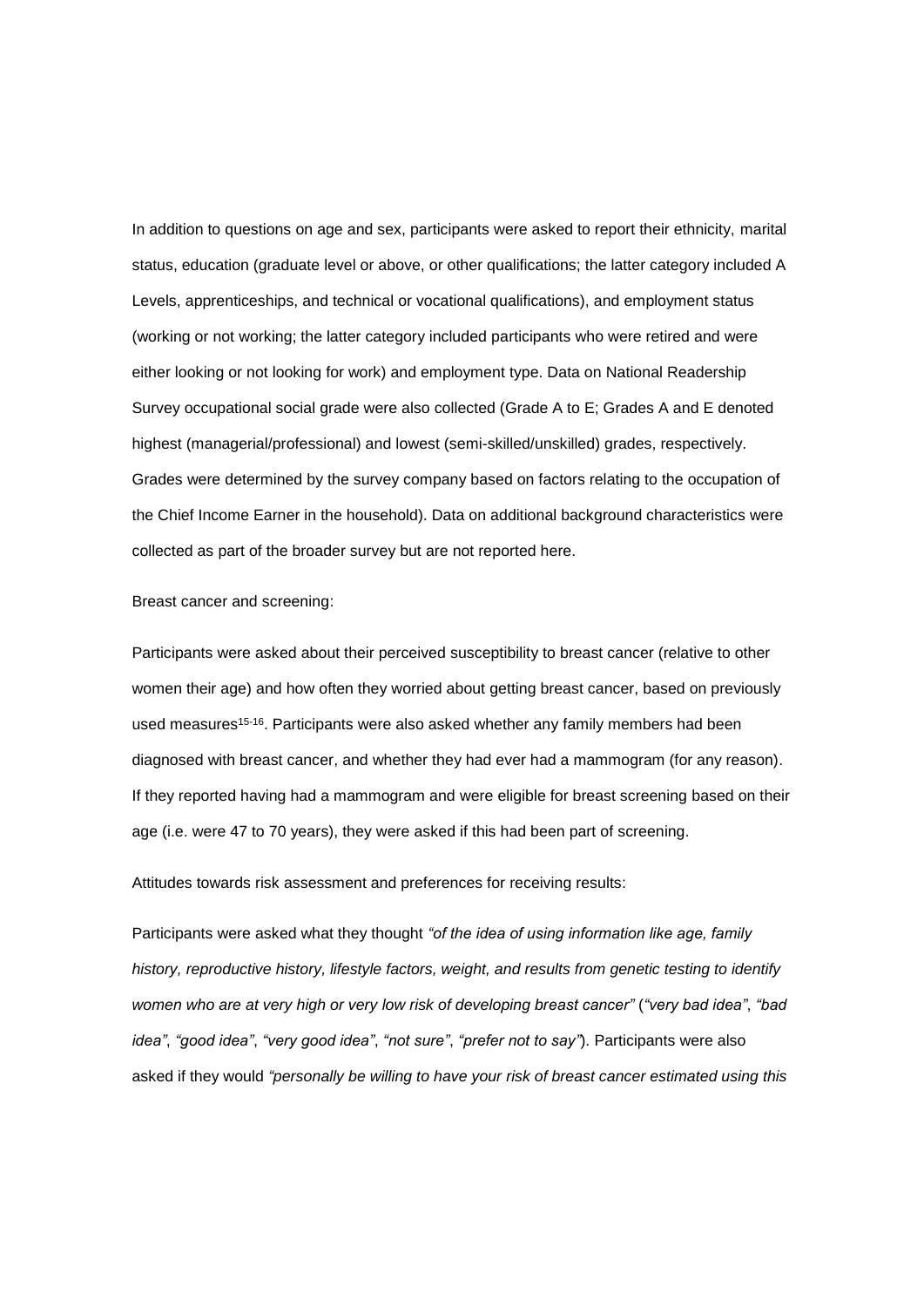*kind of information, if the NHS were to offer it?"* (*"yes, definitely"*, *"yes, probably"*, *"no, probably not"*, *"no, definitely not"*, *"not sure"*, *"prefer not to say"*).

Participants were then given a free-text field to state their reasons for being (un-)willing to have breast cancer risk assessment, as applicable. Willing participants were asked i) how (e.g. *"faceto-face"*, *"by telephone"*) and ii) from whom (e.g. *"my General Practitioner (GP)"*, *"a screening practitioner from a hospital"*) they would prefer to receive risk assessment results if they were at i) very low risk and ii) very high risk.

#### Attitudes towards risk-stratified screening:

Participants were asked their thoughts on *"the idea of varying how often women are invited for breast screening based on them being at very high or very low risk of developing breast cancer"* (responses as before) and whether they would *"personally be willing to have [their] breast screening invitations…"* i) more often than every three years if at very high risk and ii) less often than every three years if at very low risk. Finally, participants were asked whether (if they were at very low risk) it would be acceptable for the NHS Breast Screening Programme to only invite women at higher risk than themselves for breast screening (response options were as above).

The survey was designed with input from two patient representatives. Questions are included on OSF.

#### **Analysis**

Free-text data were coded using content analysis by the survey company once all data were collected, prior to transfer to the research team. Responses were assigned to a category when content was mentioned by at least three participants; category names were derived on the basis of responses rather than a pre-defined coding frame. A subsample of 50 responses was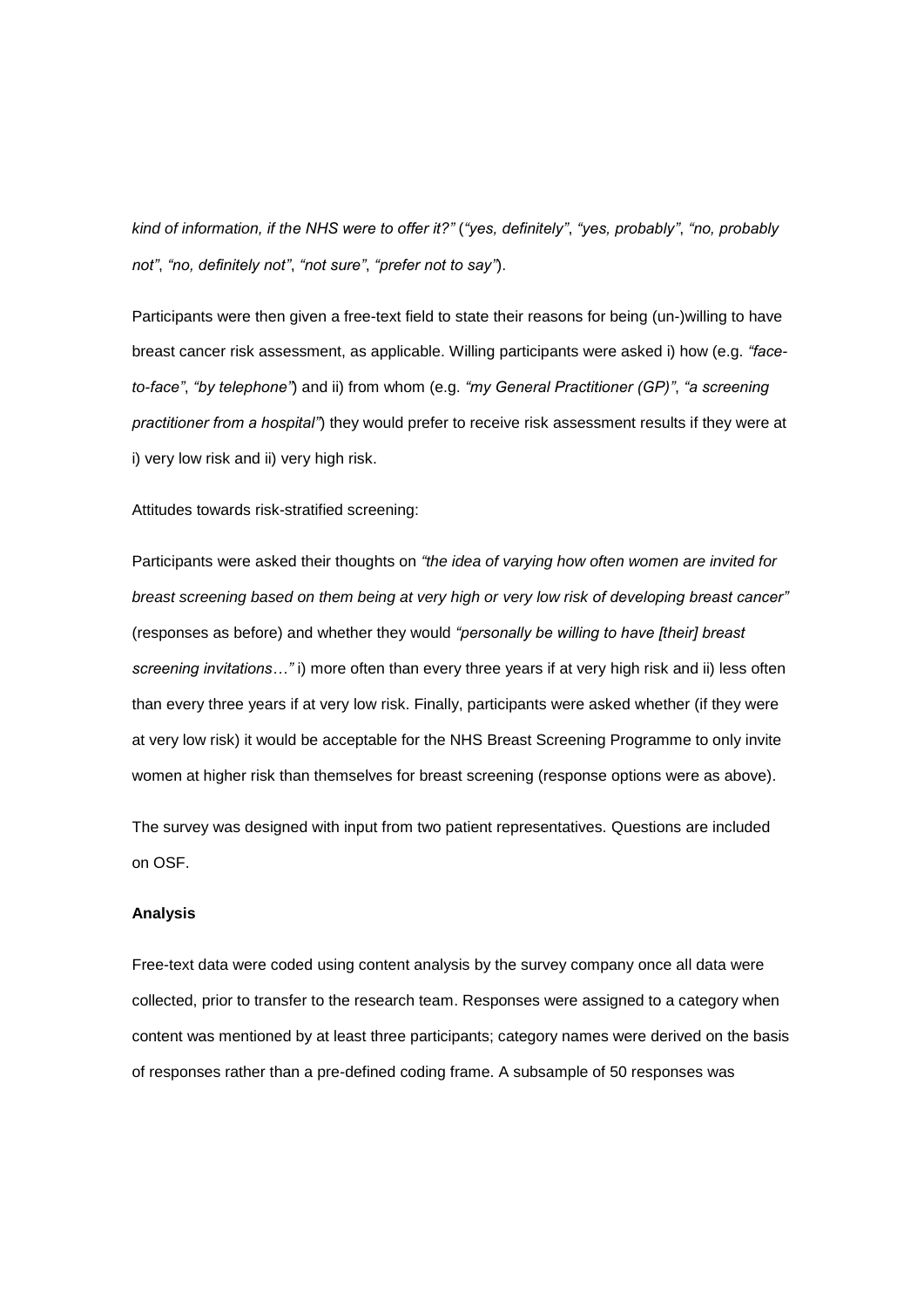evaluated by a member of the research team (AG) to confirm codes were appropriate. Descriptive statistics report proportions of participants giving each possible response to questions and 95% confidence intervals.

Exploratory binomial logistic regression models tested whether participant characteristics were associated with three dependent variables (willingness to have breast cancer risk assessment, willingness to have less frequent breast screening, and acceptability of the NHS not inviting women for screening, if at low risk) dichotomised into *"yes, definitely" / "yes probably"* vs. *"no, definitely not" / "no, probably not"* / *"not sure"*. Independent variables were age (categorised into groups; 40-49, 50-59 vs. 60-70 years), ethnicity (White British vs. other ethnic groups), marital status (married / living as married, widowed / divorced/separated vs. single), highest level of education (graduate level / above vs. other qualifications / not sure), social grade (Grade A or B, grade C1, grade C2 vs. grade D or E), perceived susceptibility to breast cancer (*"a little higher"* / *"much higher"*, *"about the same"*, *"not sure"* vs. *"much lower"* / *"a little lower"*), frequency of worry about breast cancer (*"often"* / *"very often"* / *"occasionally"* / *"sometimes"*, *"not sure"* vs. *"never"*), family history of breast cancer (*"yes"* vs. *"no"* / *"not sure"*), personal experience of (any) mammography (*"yes"* vs. *"no"* / *"not sure"*). Variables were dummy coded and tested for multicollinearity; all Variance Inflation Factors <10. Bonferroni corrections based on the number of variables in each model were applied to adjust for multiple comparisons. Sensitivity analyses repeated analyses with responses of *"not sure"* excluded from dependent variables.

Analyses were conducted in SPSS version 25; raw data and syntax files are available on OSF.

#### **RESULTS**

#### **Participant characteristics**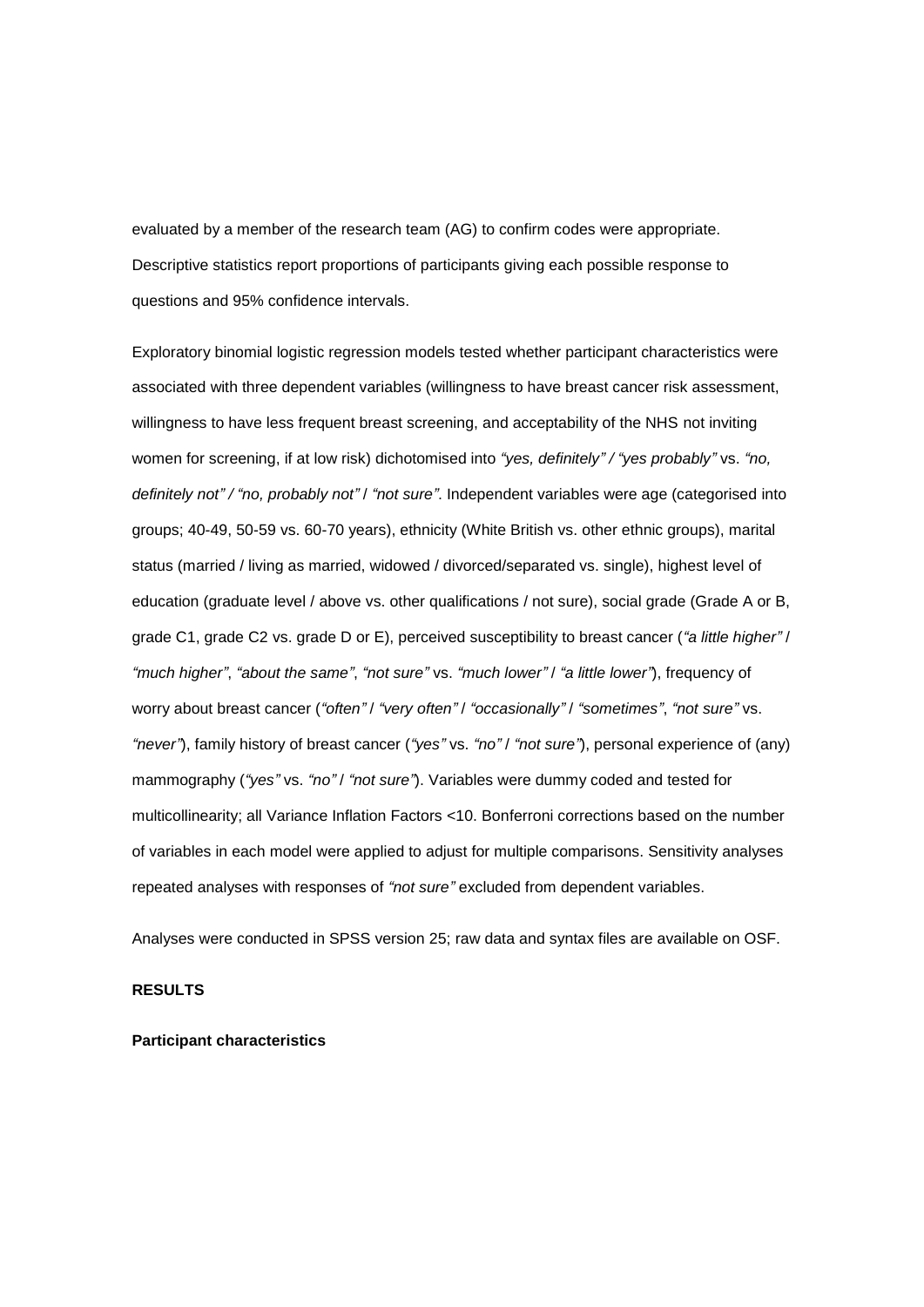1,135 participants began the survey; 936 met the inclusion criteria and 3 participants were excluded for responding *"prefer not to say"* for all questions. Mean age was 54.9 years (standard deviation: 9.3). Demographic characteristics and responses to questions on breast cancer and screening experience are in Table 1. Kantar TNS do not collect information on numbers of people approached for the omnibus survey so we are unable to report a true response rate.

#### **Attitudes towards risk assessment and preferences for delivering results**

Proportions of participants in each response category for questions on breast cancer risk assessment are in Table 2. A large majority considered it a good idea (85%) and stated they would definitely/probably take up an offer (74%). The most common reasons for being willing were labelled *"(early) detection/(early) treatment"* (11%), *"family history"* (9%), and *"so you know/would want to know"* (8%). The three most common reasons for being unwilling were *"too much of a worry/I wouldn't want to worry"* (14%), *"I would rather not know"* (14%), and *"I have already been tested/I already know my risk"* (7%). All categories of reasons for being (un-)willing are in the Appendix.

Preferences for methods of delivering risk assessment results are in Table 3. Face-to-face communication was preferred for delivering assessment results on very high risk status by most participants (78%) followed by letters/emails (12%); the most commonly preferred people to deliver these results were GPs (45%) or breast cancer specialists (38%). Where assessment results indicated very low risk, letters/emails were the most commonly preferred method of delivery (42%), followed by face-to-face communication (37%); GPs (40%) and nurses at GP surgeries (19%) were the most commonly preferred people to deliver this result.

#### **Attitudes towards risk-stratified screening**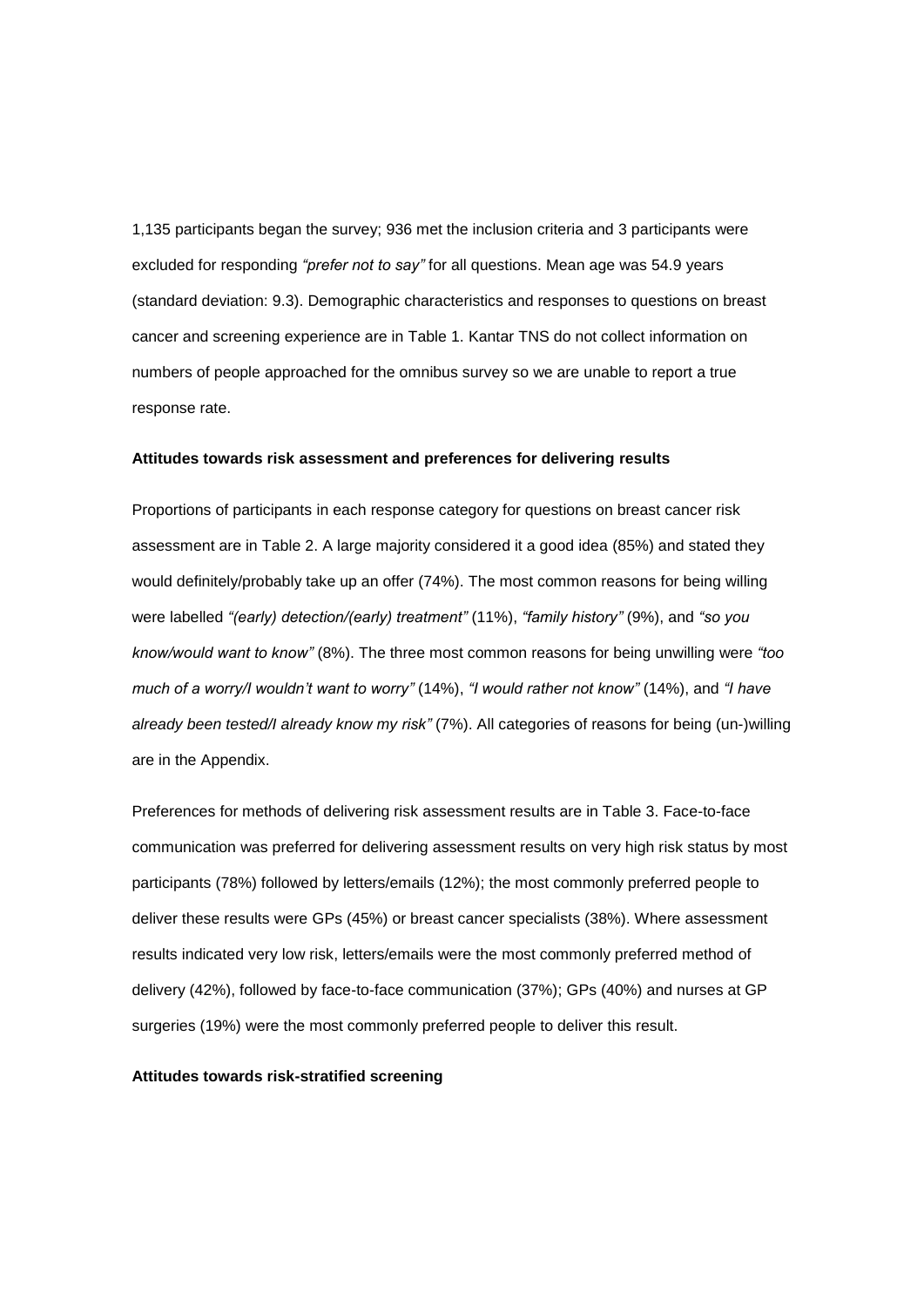Table 4 shows proportions of participants giving each response to questions about risk-stratified breast screening. Most participants thought it was a good idea (70%) and a large majority stated they would be willing to have more frequent screening if at very high risk (89%). 51% of participants stated that they were willing to have less frequent screening if at very low risk, and 37% would find it acceptable if the NHS did not invite women at very low risk.

# **Factors associated with willingness to have breast cancer risk assessment, less frequent breast screening, and acceptability of the NHS not inviting women at lower risk**

In the models testing factors potentially associated with dependent variables of interest, there was only weak evidence against the null hypothesis for all but one included variable after adjusting for multiple comparisons. For worry about breast cancer, those who ever worried were more likely (OR: 1.89; p=.031) and those who were not sure were less likely (OR: 0.27; p=.019) to be willing to have risk assessment compared with participants who never worried about breast cancer (overall p=.002; adjusted-α=.0056; next smallest p-value=.013). This possible association was not observed in the sensitivity analysis (excluding *"not sure"* responses from dependent variables; p=.022), reducing confidence in this finding. Sensitivity analysis results were not otherwise appreciably different to main results. Full results of all models are reported in the Appendix.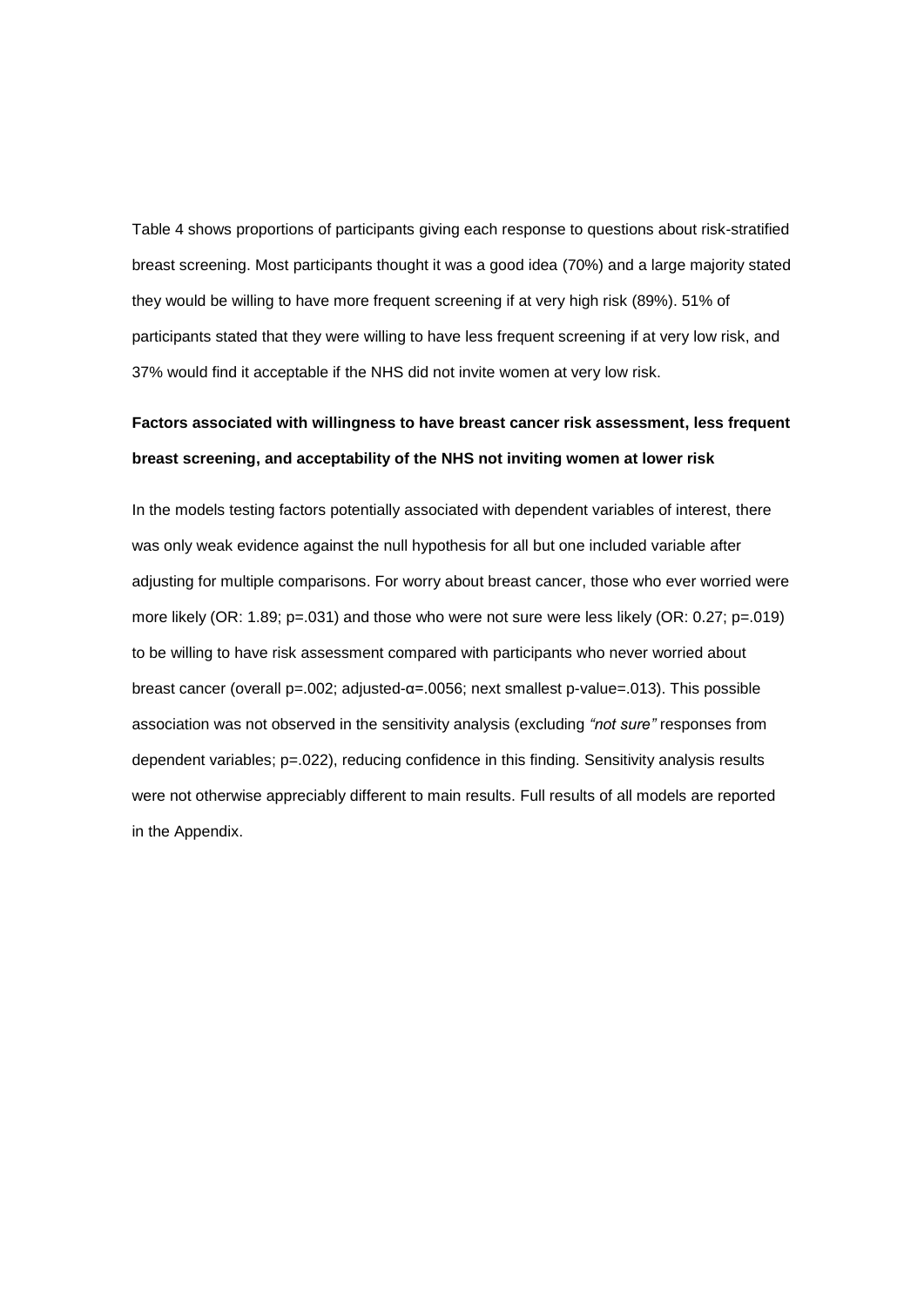| <b>Measures</b>                                          | <b>Total (N=933)</b> | %    | 95% confidence interval |
|----------------------------------------------------------|----------------------|------|-------------------------|
| Age groups                                               |                      |      |                         |
| 40-49 years                                              | 297                  | 31.8 | 28.9 to 34.9            |
| 50-59 years                                              | 299                  | 32.0 | 29.1 to 35.1            |
| 60-70 years                                              | 337                  | 36.1 | 33.1 to 39.2            |
| <b>Ethnicity</b>                                         |                      |      |                         |
| <b>White British</b>                                     | 767                  | 82.2 | 79.7 to 84.6            |
| Other groups                                             | 158                  | 16.9 | 14.6 to 19.4            |
| Refused                                                  | 8                    | 0.9  | 0.4 to 1.6              |
| <b>Marital status</b>                                    |                      |      |                         |
| Married/Living as a couple                               | 560                  | 60.0 | 56.9 to 63.1            |
| Widowed/Divorced/Separated                               | 196                  | 21.0 | 18.5 to 23.7            |
| Single                                                   | 177                  | 19.0 | 16.6 to 21.6            |
| <b>Highest level of education</b>                        |                      |      |                         |
| Graduate level/Above                                     | 287                  | 30.8 | 27.9 to 33.8            |
| Other qualifications                                     | 624                  | 66.9 | 63.8 to 69.8            |
| Not sure                                                 | 12                   | 1.3  | 0.7 to 2.2              |
| Prefer not to say                                        | 10                   | 1.1  | 0.6 to 1.9              |
| Social grade                                             |                      |      |                         |
| Grade A or B (highest social grade)                      | 182                  | 19.5 | 17.1 to 22.1            |
| Grade C1                                                 | 230                  | 24.7 | 22.0 to 27.5            |
| Grade C <sub>2</sub>                                     | 193                  | 20.7 | 18.2 to 23.4            |
| Grade D or E (lowest social grade)                       | 328                  | 35.2 | 32.1 to 38.3            |
| <b>Employment status</b>                                 |                      |      |                         |
| Working                                                  | 483                  | 51.8 | 48.6 to 55.0            |
| Not working                                              | 450                  | 48.2 | 45.0 to 51.4            |
|                                                          |                      |      |                         |
| Area type                                                |                      |      |                         |
| Urban                                                    | 743                  | 79.6 | 77.0 to 82.1            |
| Rural                                                    | 190                  | 20.4 | 17.9 to 23.0            |
| Perceived susceptibility to breast cancer                |                      |      |                         |
| (relative to other women their age)                      |                      |      |                         |
| Much higher/A little higher                              | 129                  | 13.8 | 11.7 to 16.2            |
| About the same                                           | 403                  | 43.2 | 40.0 to 46.4            |
| A little lower/Much lower                                | 221                  | 23.7 | 21.0 to 26.5            |
| Not sure                                                 | 150                  | 16.1 | 13.8 to 18.5            |
| Prefer not to say                                        | 30                   | 3.2  | 2.2 to 4.5              |
| Frequency of worry about breast cancer                   |                      |      |                         |
| Very often/Often/Sometimes/Occasionally                  | 545                  | 58.4 | 55.2 to 61.5            |
| Never                                                    | 330                  | 35.4 | 32.4 to 38.5            |
| Not sure                                                 | 35                   | 3.8  | 2.7 to 5.1              |
| Prefer not to say                                        | 23                   | 2.5  | 1.6 to 3.6              |
| Family history of breast cancer                          |                      |      |                         |
| Yes                                                      | 218                  | 23.4 | 20.7 to 26.2            |
| <b>No</b>                                                | 669                  | 71.7 | 68.7 to 74.5            |
| Not sure                                                 | 29                   | 3.1  | 2.1 to 4.4              |
| Prefer not to say                                        | 17                   | 1.8  | 1.1 to 2.8              |
| Personal experience of mammography                       |                      |      |                         |
| (for any reason)                                         |                      |      |                         |
| Yes                                                      | 610                  | 65.4 | 62.3 to 68.4            |
| <b>No</b>                                                | 294                  | 31.5 | 28.6 to 34.5            |
| Not sure                                                 | 12                   | 1.3  | 0.7 to 2.2              |
| Prefer not to say                                        | 17                   | 1.8  | 1.1 to 2.8              |
| Personal experience of screening mammography             |                      |      |                         |
| (screening-eligible women who had undergone mammography) |                      |      |                         |
| Yes                                                      | 501                  | 88.8 | 86.0 to 91.2            |
| No                                                       | 55                   | 9.8  | 7.5 to 12.4             |
| Not sure                                                 | 7                    | 1.2  | 0.6 to 2.4              |
| Prefer not to say                                        | 1                    | 0.2  | $0.02$ to $0.8$         |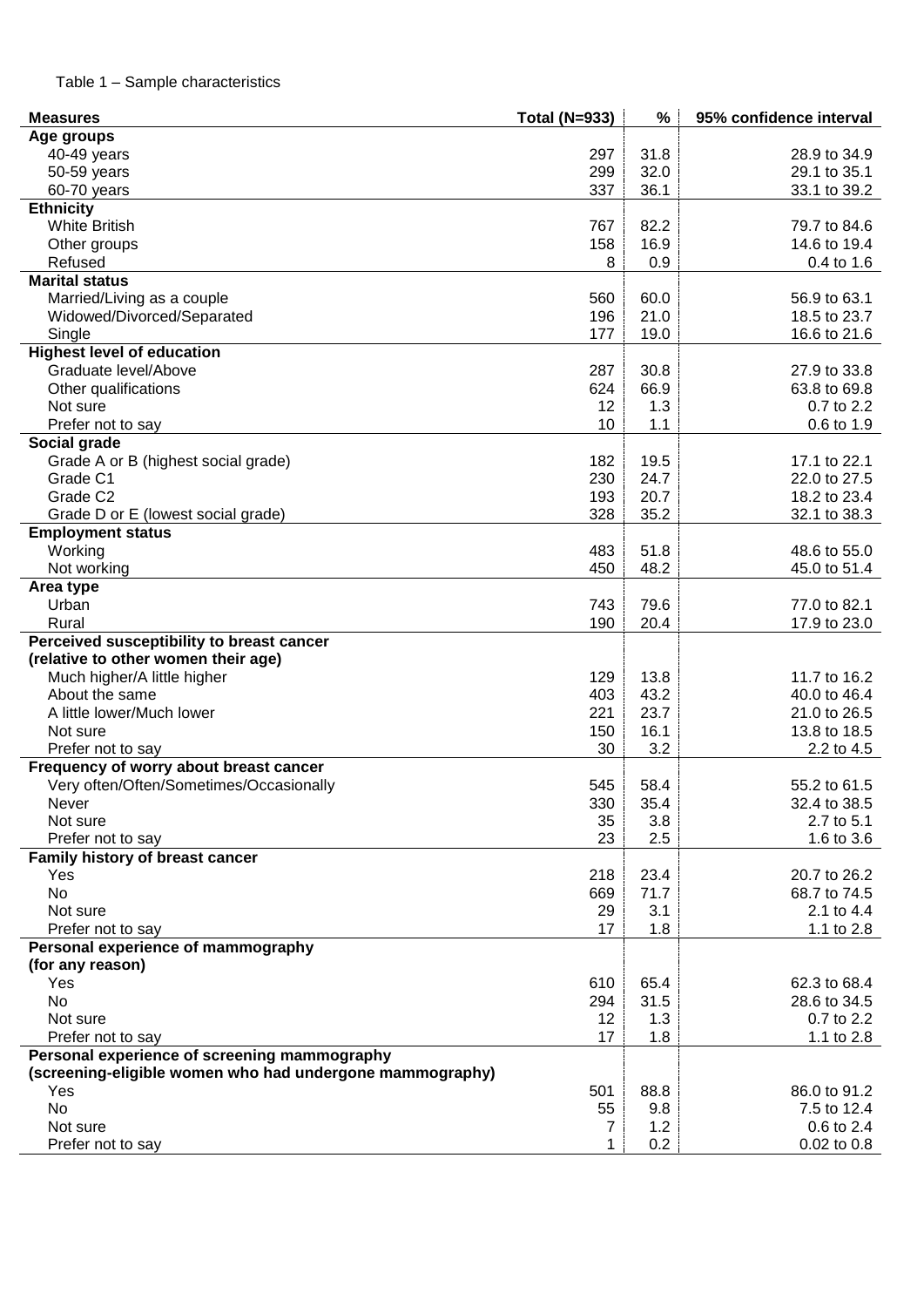Table 2 – Attitudes towards and willingness to have breast cancer risk assessment

| <b>Measures</b>                                   | <b>Total (N=933)</b> | %    | 95% confidence interval |
|---------------------------------------------------|----------------------|------|-------------------------|
| Attitudes towards breast cancer risk assessment   |                      |      |                         |
| Very good idea                                    | 350                  | 37.5 | 34.4 to 40.7            |
| Good idea                                         | 446                  | 47.8 | 44.6 to 51.0            |
| Bad idea                                          | 17                   | 1.8  | 1.1 to 2.8              |
| Very bad idea                                     | 14                   | 1.5  | $0.9$ to 2.4            |
| Not sure                                          | 77                   | 8.3  | 6.6 to 10.1             |
| Prefer not to say                                 | 29                   | 3.1  | 2.1 to 4.4              |
| Willingness to have breast cancer risk assessment |                      |      |                         |
| Yes, definitely                                   | 372                  | 39.9 | 36.8 to 43.0            |
| Yes, probably                                     | 317                  | 34.0 | 31.0 to 37.1            |
| No, probably not                                  | 77                   | 8.3  | 6.6 to 10.1             |
| No, definitely not                                | 48                   | 5.1  | 3.9 to 6.7              |
| Not sure                                          | 89                   | 9.5  | 7.8 to 11.5             |
| Prefer not to say                                 | 30                   | 3.2  | 2.2 to 4.5              |

Table 3 – Preferred methods of receiving risk assessment results by risk status

| Preferred methods of receiving assessment results | Total* (N=689) | $\%$ | 95% confidence interval |
|---------------------------------------------------|----------------|------|-------------------------|
| If very low risk                                  |                |      |                         |
| Modality                                          |                |      |                         |
| Face-to-face                                      | 253            | 36.7 | 33.2 to 40.4            |
| By a letter or email                              | 288            | 41.8 | 38.2 to 45.5            |
| By telephone                                      | 64             | 9.3  | 7.3 to 11.6             |
| No preference                                     | 104            | 15.1 | 12.6 to 17.9            |
| Not sure                                          | 12             | 1.7  | 1.0 to 2.9              |
| Prefer not to say                                 | 5              | 0.7  | $0.3$ to 1.6            |
| Information source                                |                |      |                         |
| My general practitioner (GP)                      | 276            | 40.1 | 36.4 to 43.8            |
| A nurse from my GP surgery                        | 133            | 19.3 | 16.5 to 22.4            |
| A breast cancer specialist from a hospital        | 95             | 13.8 | 11.4 to 16.5            |
| A genetic counsellor from a hospital              | 28             | 4.1  | 2.8 to 5.7              |
| A screening practitioner from a hospital          | 71             | 10.3 | 8.2 to 12.7             |
| The screening programme                           | 92             | 13.4 | 11.0 to 16.0            |
| No preference                                     | 179            | 26.0 | 22.8 to 29.3            |
| Not sure                                          | 11             | 1.6  | 0.9 to 2.7              |
| Prefer not to say                                 | 9              | 1.3  | 0.6 to 2.4              |
| If very high risk                                 |                |      |                         |
| Modality                                          |                |      |                         |
| Face-to-face                                      | 537            | 77.9 | 74.7 to 80.9            |
| By a letter or email                              | 79             | 11.5 | 9.2 to 14.0             |
| By telephone                                      | 43             | 6.2  | 4.6 to 8.2              |
| No preference                                     | 41             | 6.0  | 4.4 to 7.9              |
| Not sure                                          | 10             | 1.5  | 0.7 to 2.6              |
| Prefer not to say                                 | 5              | 0.7  | $0.3$ to 1.6            |
| Information source                                |                |      |                         |
| My general practitioner (GP)                      | 310            | 45.0 | 41.3 to 48.7            |
| A nurse from my GP surgery                        | 81             | 11.8 | 9.5 to 14.3             |
| A breast cancer specialist from a hospital        | 262            | 38.0 | 34.5 to 41.7            |
| A genetic counsellor from a hospital              | 59             | 8.6  | 6.6 to 10.8             |
| A screening practitioner from a hospital          | 77             | 11.2 | 9.0 to 13.7             |
| The screening programme                           | 44             | 6.4  | 4.7 to 8.4              |
| No preference                                     | 77             | 11.2 | 9.0 to 13.7             |
| Not sure                                          | 9              | 1.3  | 0.6 to 2.4              |
| Prefer not to say                                 | 6              | 0.9  | 0.4 to 1.8              |

\*Participants could state more than one response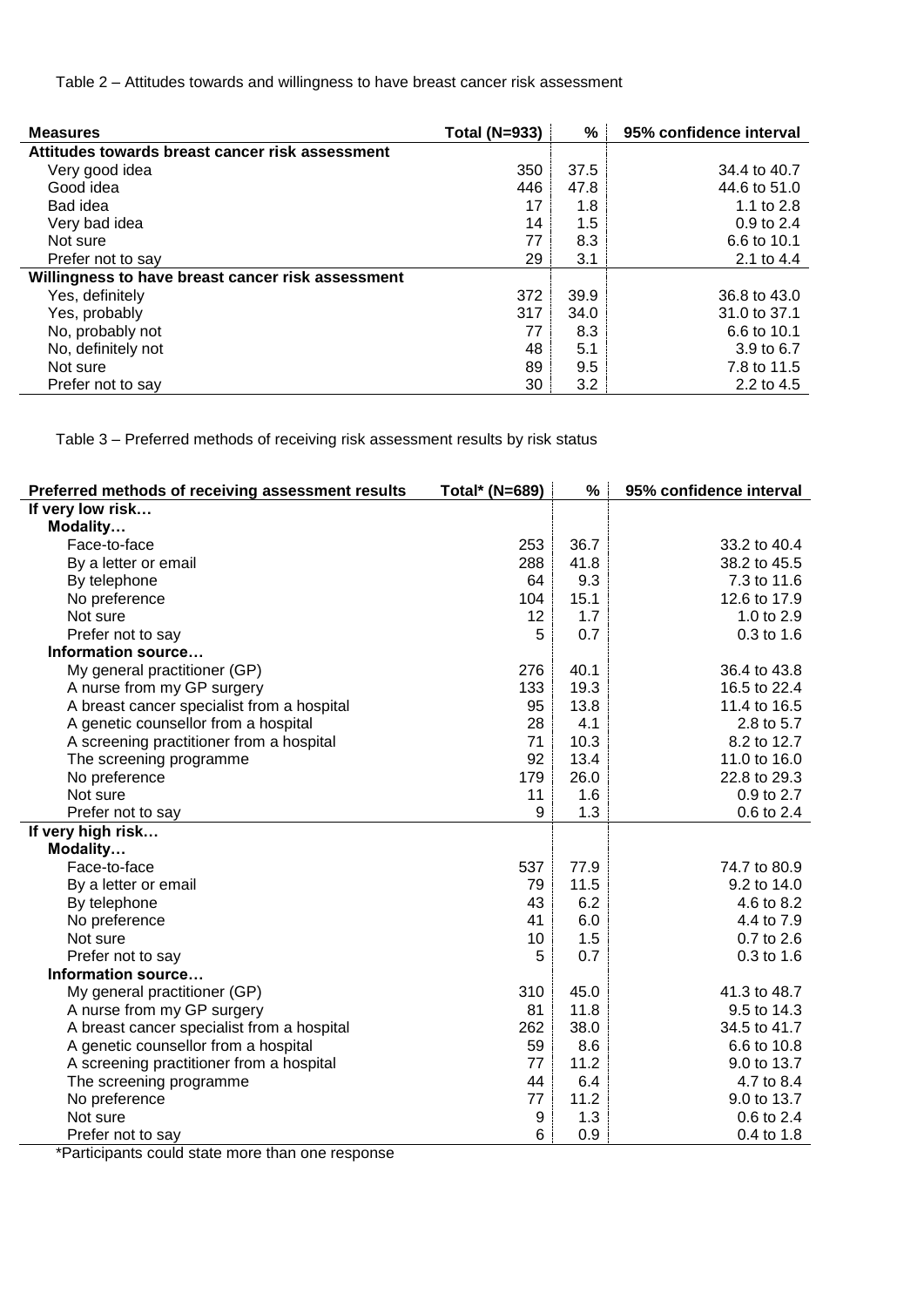Table 4 – Attitudes towards and willingness to have risk-stratified breast screening

| <b>Measures</b>                                           | <b>Total</b><br>$(N=933)$ | %    | 95% confidence interval |
|-----------------------------------------------------------|---------------------------|------|-------------------------|
| Attitudes towards risk-stratified breast screening        |                           |      |                         |
| Very good idea                                            | 183                       | 19.6 | 17.2 to 22.3            |
| Good idea                                                 | 473                       | 50.7 | 47.5 to 53.9            |
| Bad idea                                                  | 82                        | 8.8  | 7.1 to 10.7             |
| Very bad idea                                             | 36                        | 3.9  | 2.8 to 5.2              |
| Not sure                                                  | 129                       | 13.8 | 11.7 to 16.2            |
| Prefer not to say                                         | 30                        | 3.2  | 2.2 to 4.5              |
| Willingness to have more frequent breast screening        |                           |      |                         |
| (if at very high risk)                                    |                           |      |                         |
| Yes, definitely                                           | 666                       | 71.4 | 68.4 to 74.2            |
| Yes, probably                                             | 168                       | 18.0 | 15.6 to 20.6            |
| No, probably not                                          | 15                        | 1.6  | 0.9 to 2.6              |
| No, definitely not                                        | 12                        | 1.3  | 0.7 to 2.2              |
| Not sure                                                  | 39                        | 4.2  | 3.0 to 5.6              |
| Prefer not to say                                         | 33                        | 3.5  | 2.5 to 4.9              |
| Willingness to have less frequent breast screening        |                           |      |                         |
| (if at very low risk)                                     |                           |      |                         |
| Yes, definitely                                           | 226                       | 24.2 | 21.6 to 27.0            |
| Yes, probably                                             | 252                       | 27.0 | 24.2 to 29.9            |
| No, probably not                                          | 203                       | 21.8 | 19.2 to 24.5            |
| No, definitely not                                        | 151                       | 16.2 | 13.9 to 18.7            |
| Not sure                                                  | 67                        | 7.2  | 5.7 to 9.0              |
| Prefer not to say                                         | 34                        | 3.6  | 2.6 to 5.0              |
| Acceptability of the NHS not inviting women at lower risk |                           |      |                         |
| Yes, definitely                                           | 124                       | 13.3 | 11.2 to 15.6            |
| Yes, probably                                             | 217                       | 23.3 | 20.6 to 26.0            |
| No, probably not                                          | 195                       | 20.9 | 18.4 to 23.6            |
| No, definitely not                                        | 286                       | 30.7 | 27.8 to 33.7            |
| Not sure                                                  | 77                        | 8.3  | 6.6 to 10.1             |
| Prefer not to say                                         | 34                        | 3.6  | $2.6 \text{ to } 5.0$   |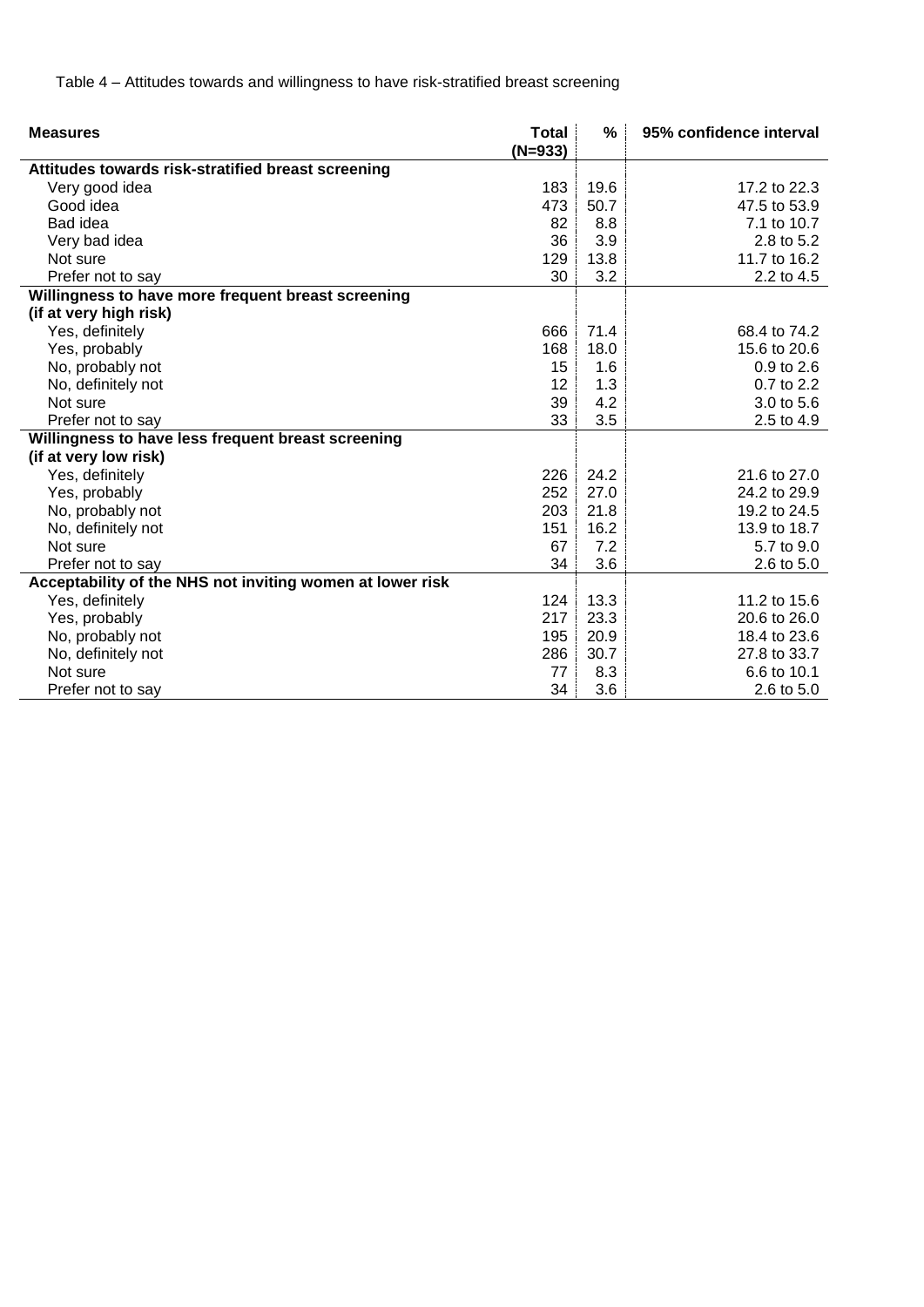#### **DISCUSSION**

This study found that the vast majority of participants (85%) had positive attitudes towards breast cancer risk assessment based on multiple risk factors including genetic factors, a finding consistent with previous studies in which similarly large majorities endorsed other forms of risk assessment for ovarian and breast cancer<sup>17-18</sup> and a range of female cancers that also included cervical and endometrial cancer.<sup>19</sup> Similar findings to Wegwarth et al. (2019)<sup>19</sup> were also observed for the most common reasons for favouring risk assessment, which often centred on early detection/treatment, family history, and wanting to know personal risk. This provides some evidence that breast cancer risk assessment would be received favourably if offered to the general population. However, it is notable that uptake in the PROCAS study was 37-47%, based on a real offer of one form of breast cancer risk assessment, suggesting that caution may be needed when drawing implications from our study about likely uptake rates.<sup>3</sup> Our study found that among the 15% who were unwilling to have risk assessment themselves, reasons given most frequently related to worry and preferring not to know. These may represent the predominant barriers that require mitigating in order to maximise uptake among those disinclined to undergo risk assessment. In addition, there may be other important barriers among those with positive attitudes that prevent them from participating when faced with a real offer.

This large-scale quantitative study adds to previous research comprised mainly of qualitative studies with relatively small sample sizes or population-based surveys carried out in other countries where healthcare systems and public attitudes may differ. This study also distinguished between levels of risk when assessing preferences for how assessment results would be relayed to participants: Previous results from Sweden showed that a consultation was the most popular method of receiving risk assessment results.<sup>8</sup> However, this study found that letters and emails were the most commonly preferred method for results of very low risk status but face-to-face communication was preferred for results of very high risk, indicating that more personal follow-up would be preferred if results have more significant health implications. In addition, GPs (and practice nurses) were the most commonly preferred healthcare professionals for providing results, although hospital-based breast cancer specialists were preferred almost as often as GPs for delivering results of very high risk status. The Breast Screening Programme itself was preferred only rarely. In the England, primary care only has limited involvement with breast screening and there would be significant challenges in developing an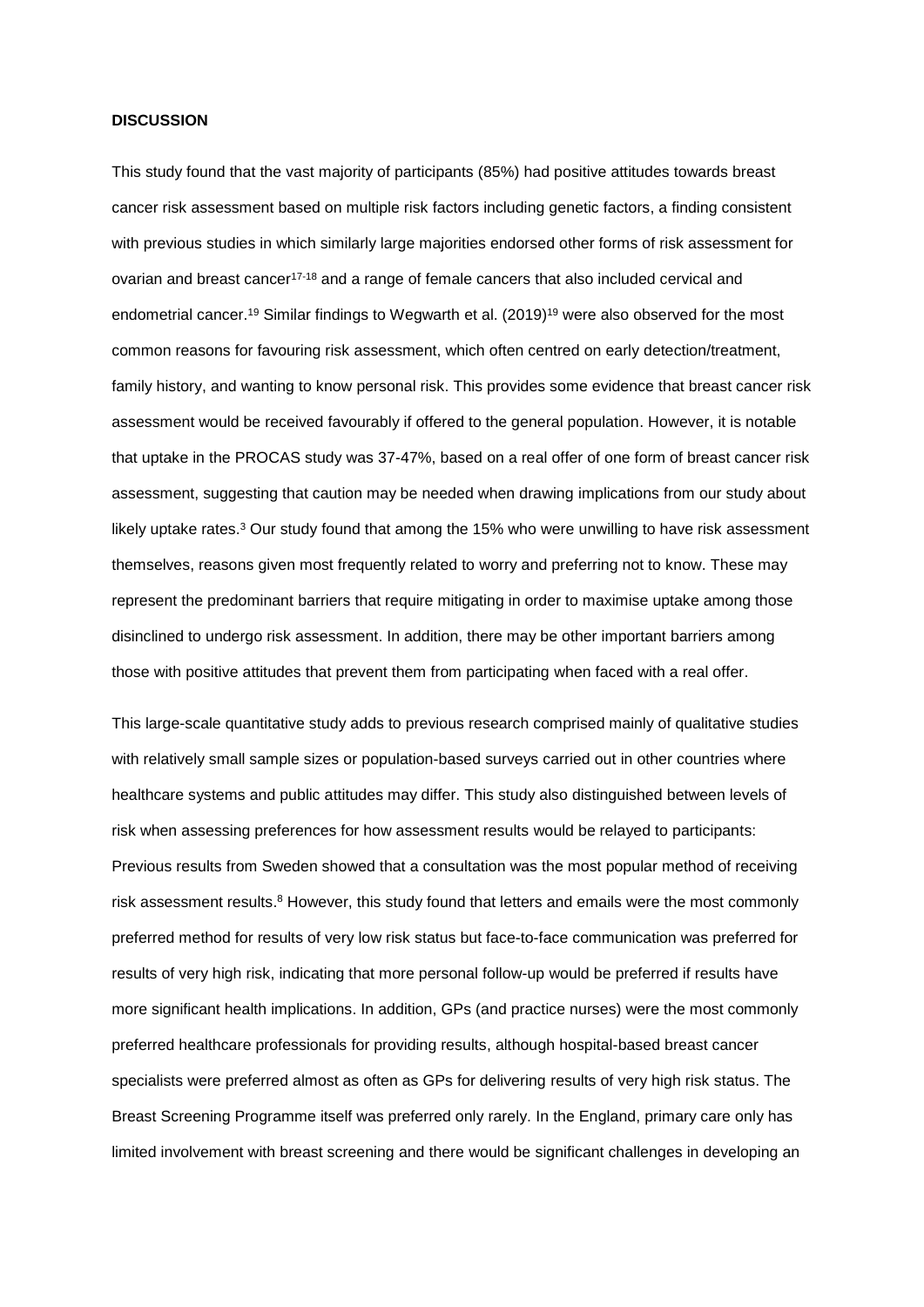organisational model for a large scale breast cancer risk assessment and feedback programme in which primary care took a more prominent role, given its finite capacity, especially if tailored around women's preferences for face-to-face feedback. However, these findings suggest that this would be perceived positively by participants. Alternatives to primary care include family history clinics, which are run by specialists in hereditary disease who can offer risk assessment, counselling, and referral for further investigation. However, participants were not asked to state their preferences for these since they were less likely to be familiar with them.

As in Meisel et al. (2015),<sup>10</sup> most women (70%) stated that risk-stratified screening was a good idea; somewhat lower than the equivalent percentage for risk assessment. In addition, participants' reasons for being willing to have a risk assessment indicated that assessment was perceived as having a wide range of advantages unrelated to risk-stratified screening. An overwhelming majority of participants (89%) were willing to have more frequent screening if they were at very high risk, which was consistent with both hypothetical intentions and actual behaviour in previous studies. 3,10 We also found that only around a third of women (37%) stated that not being invited for any screening would be acceptable if at very low risk. Although somewhat lower than the 51% of women who were willing to accept less frequent screening, it might be considered encouraging that as many as 1 in 3 women would be willing to forego any screening at all (if at very low risk). However, it is notable that 31% of participants stated they would *"definitely not"* accept no screening, providing an indication that any resistance would be likely to be intense (as well as widespread) if it were adopted as screening policy.

This study has limitations. We aimed to make information on the multifactorial nature of risk assessment clear and prominent (e.g. by restating it within survey questions) but we did not test participants' knowledge of this element directly, meaning that we cannot confirm that participants factored it into their responses. Similarly, practical constraints in the amount of information that participants could be expected to absorb meant that the risk labels of *"very low"* and *"very high"* were left open to interpretation and few details were provided on some complicated concepts (e.g. overdiagnosis). Participants may have responded differently if they had received and understood more information on this or other topics.<sup>20,21</sup> Responses were also elicited in a hypothetical context and may have differed following a real invitation. As previously noted, uptake was lower in the PROCAS study.<sup>3</sup> Finally, it is possible that associations with acceptability were missed in the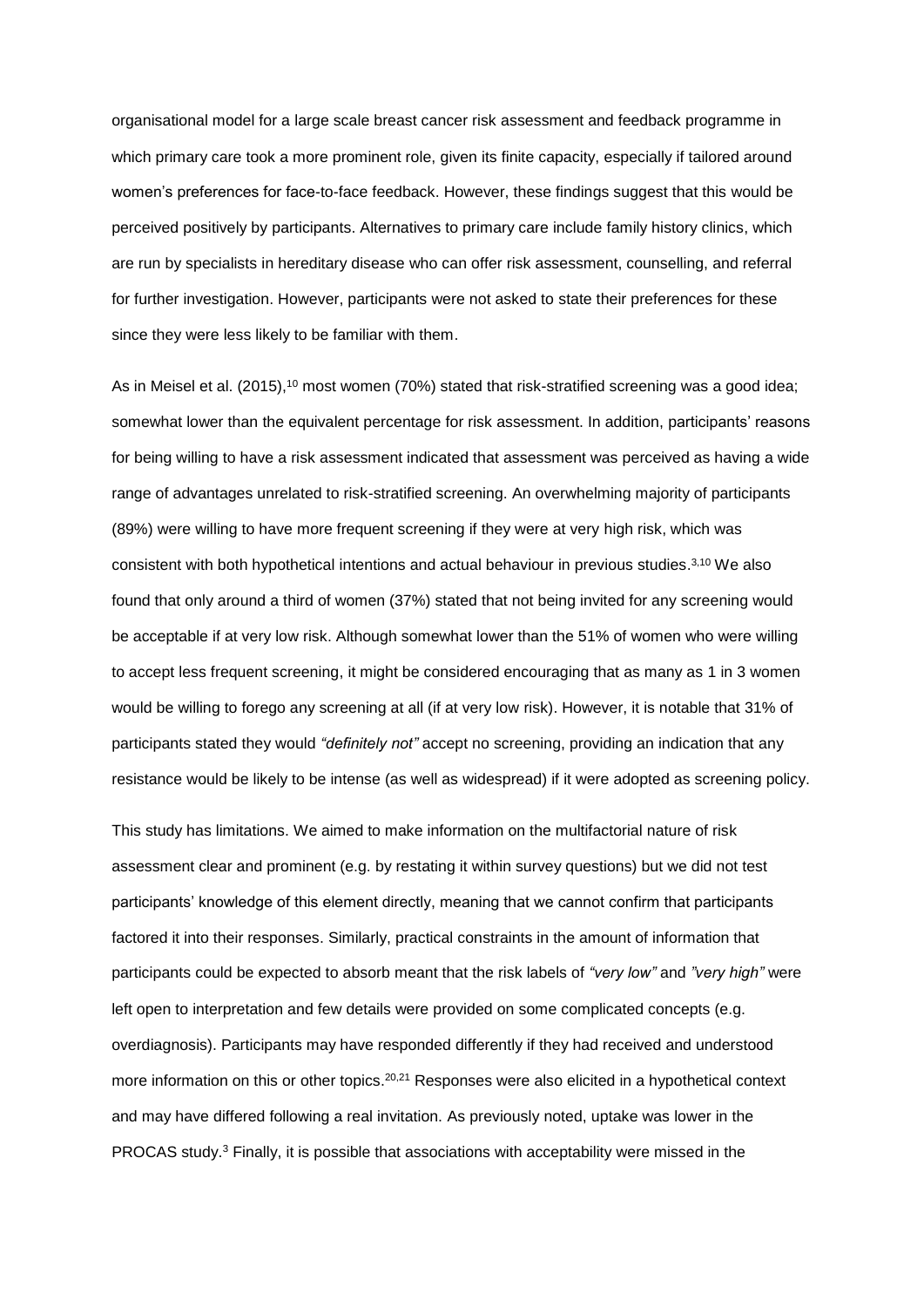exploratory analyses due to small numbers. For example, we found some evidence of a plausible association in which women who worried about breast cancer were more likely to be willing to have risk assessment than women who did not worry, but this was not supported in other models or sensitivity analyses. In addition, older women (60-70 years) may have been less likely to be willing to have risk assessment than women aged 40-50 years. However, confidence intervals were often wide and most p-values provided only weak evidence against the null hypothesis after adjusting for multiple comparisons.

This study indicates several areas for further research. We elicited attitudes relating to risk assessment and screening for breast cancer only: these may differ for other types of cancer. A previous online survey found that 72% of women wanted to know their 10-year risk of breast cancer vs. only 65% for endometrial cancer<sup>19</sup> and qualitative findings suggest that some women may be more accepting of longer intervals for cervical than breast screening. <sup>11</sup> This could be tested in future studies. We also assessed perceptions of one type of risk assessment (multifactorial); future studies could test for differences in perceptions based on the type of risk assessment described. For example, participants could be allocated at random to receive information on either multifactorial or genetics-only risk assessment, and compared on outcomes such as willingness to take up a hypothetical invitation.

### **Conclusions**

This study reports a number of findings relevant to the development of risk-stratified breast screening. Encouragingly, women were generally in favour of risk assessment and (more frequent) risk-stratified screening. However, it may be necessary to address the most common barriers to risk assessment among unwilling participants in order to increase uptake. These include worry and preferring not to know risk status. Several findings may be relevant guides to implementing large-scale risk assessment and risk-stratified screening: Letters/emails were most commonly preferred methods for receiving results of very low risk status whereas face-to-face communication was preferred for results of very high risk status. GPs were the preferred sources of information relating to risk status. However, participants were relatively unwilling to accept less frequent and especially no breast screening following assessment results of very low risk status. Future research can be used to better understand and mitigate this resistance.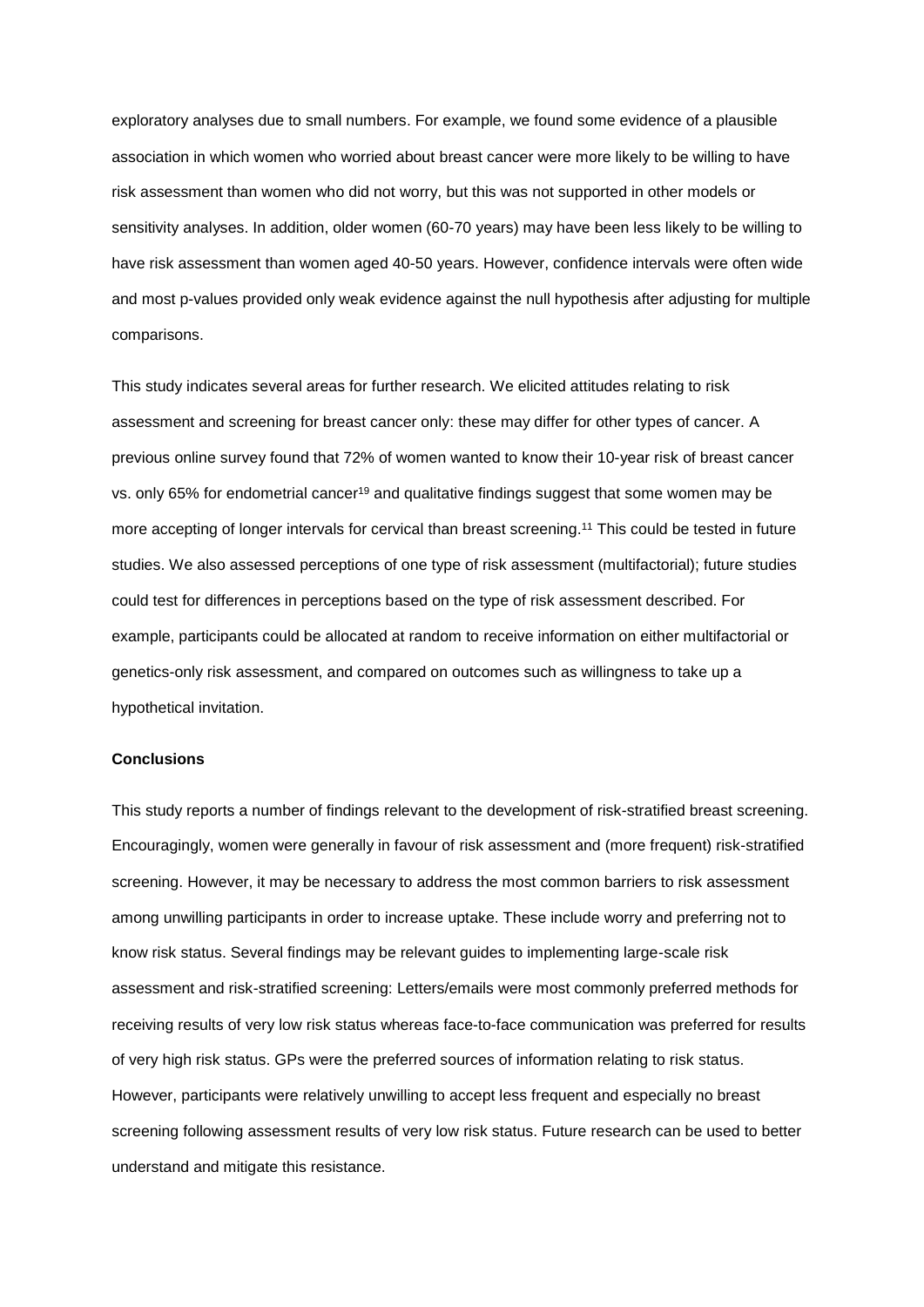**Contributors:** AG, SCS, NP, CR, and JW conceived and designed the study. AG analysed the data. AG, SCS, NP, CR, and JW participated in the interpretation of results. AG, SCS, NP, CR, and JW drafted the manuscript, participated in critical revision, and approved the final version.

We are grateful to Beverley Chipp and Mary Kaye for their contributions towards the design of the survey.

**Funding:** This work was supported by a programme grant from Cancer Research UK awarded to Prof Jane Wardle [C1418/A14134]. Dr Jo Waller is supported by a Career Development Fellowship from Cancer Research UK [C7492/A17219]. Cancer Research UK was not involved in the design of this study; the collection, analysis, or interpretation of the results; in the writing of the manuscript; or in the decision to submit for publication.

**Competing interests:** None declared.

**Patient consent:** Obtained.

**Data sharing:** Raw data and syntax files are available on OSF (https://osf.io/fq7qj/).

## **REFERENCES**

- 1. Tyrer, J, Duffy, SW, Cuzick, J. A breast cancer prediction model incorporating familial and personal risk factors. Stat Med 2004; 23: 1111-30.
- 2. Amir, E, Evans, DG, Shenton, A. Evaluation of breast cancer risk assessment packages in the family history evaluation and screening programme. J Med Genet 2003; 40: 807-814.
- 3. Evans, DG, Astley, S, Stavrinos, P. Improvement in risk prediction, early detection and prevention of breast cancer in the NHS Breast Screening Programme and family history clinics: a dual cohort study. Programme Grants for Applied Research 2016; 4.
- 4. Evans, DGR, Harkness, EF, Brentnall, AR. Breast cancer pathology and stage are better predicted by risk stratification models that include mammographic density and common genetic variants. Breast Cancer Res Treat 2019; 176: 141-148.
- 5. Pashayan, N, Morris, S, Gilbert, FJ. Cost-effectiveness and benefit-to-harm ratio of riskstratified screening for breast cancer: a life-table model. JAMA Oncol 2018; 4: 1504-1510.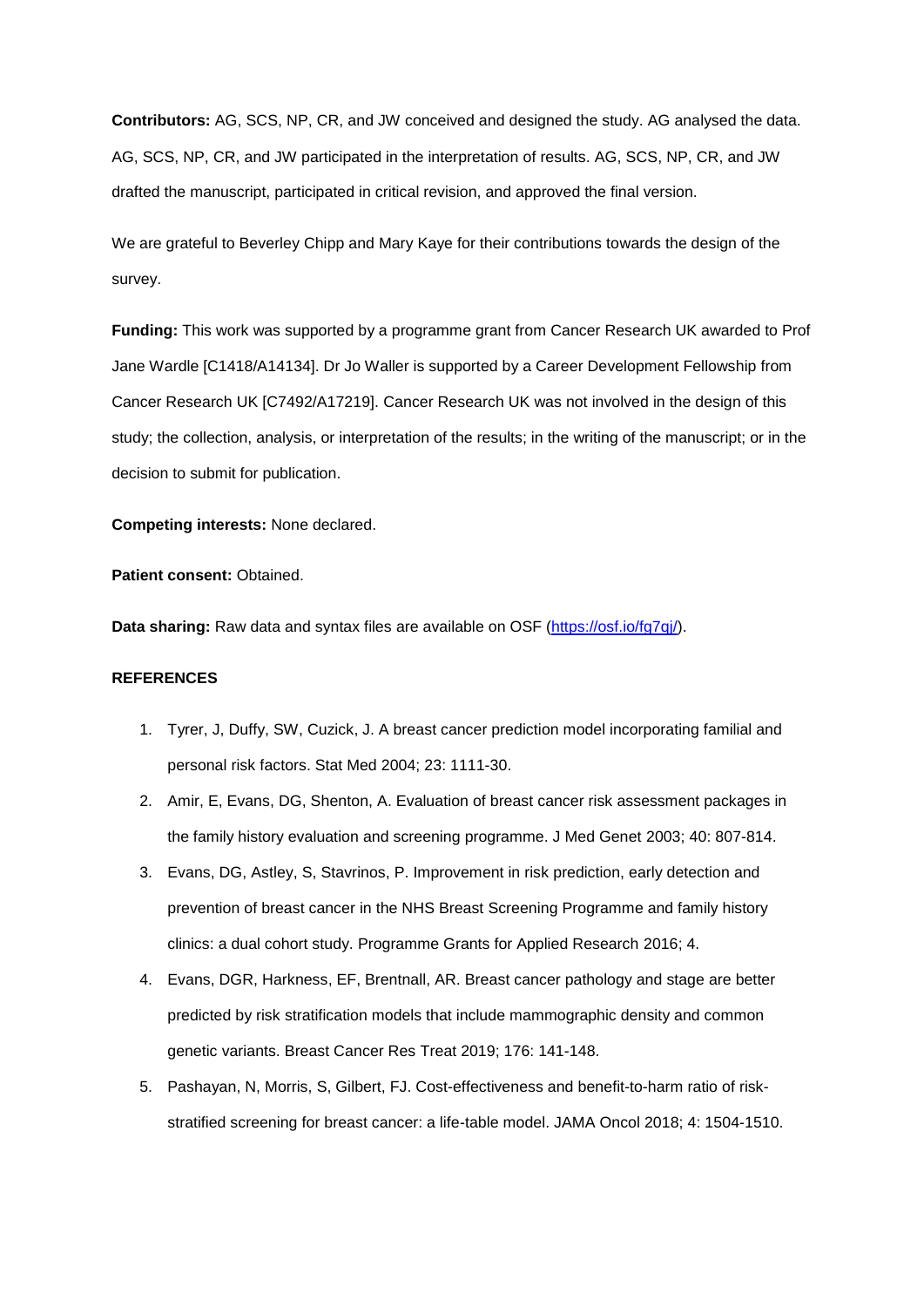- 6. French, DP, Southworth, J, Howell, A. Psychological impact of providing women with personalised 10-year breast cancer risk estimates. Br J Cancer 2018; 118: 1648-1657.
- 7. Rainey, L, van der Waal, D, Wengström, Y. Women's perceptions of personalised risk-based breast cancer screening and primary prevention: a systematic review. Acta Oncol 2018; 57: 1275-1283.
- 8. Koitsalu, M, Sprangers, MA, Eklund, M. Public interest in and acceptability of the prospect of risk-stratified screening for breast and prostate cancer. Acta Oncol 2016; 55: 45-51.
- 9. Henneman, L, Timmermans, DR, Bouwman, CM. 'A low risk is still a risk': exploring women' attitudes towards genetic testing for breast cancer susceptibility in order to target disease prevention. Public Health Genomics 2011; 14: 238-247.
- 10. Meisel, SF, Pashayan, N, Rahman, B. Adjusting the frequency of mammography screening on the basis of genetic risk: attitudes among women in the UK. Breast 2015; 24: 237-241.
- 11. Lippey, J, Keogh, LA, Mann, GB. "A natural progression": Australian women's attitudes about an individualized breast screening model. Cancer Prev Res 2019; 12: 383-390.
- 12. Amornsiripanitch, N, Mangano, M, Niell, BL. Screening mammography: patient perceptions and preferences regarding communication of estimated breast cancer risk. AJR Am J Roentgenol 2017; 208: 1163-1170.
- 13. Flores, KG, Steffen, LE, McLouth, CJ. Factors associated with interest in gene-panel testing and risk communication preferences in women from BRCA1/2 negative families. J Genet Couns 2017; 26: 480-490.
- 14. National Health Service. Overview. Breast cancer screening. [https://www.nhs.uk/conditions/breast-cancer-screening](https://www.nhs.uk/conditions/breast-cancer-screening/) (2018, accessed 20 June 2019).
- 15. Vernon, SW. Risk perception and risk communication for cancer screening behaviors: a review. J Natl Cancer Inst Monogr 1999; 25: 101-119.
- 16. National Cancer Institute. Health information national trends survey, [https://hints.cancer.gov](https://hints.cancer.gov/) (2017, accessed 20 June 2019).
- 17. Meisel, SF, Rahman, B, Side, L. Genetic testing and personalized ovarian cancer screening: a survey of public attitudes. BMC Womens Health 2016; 16: 46.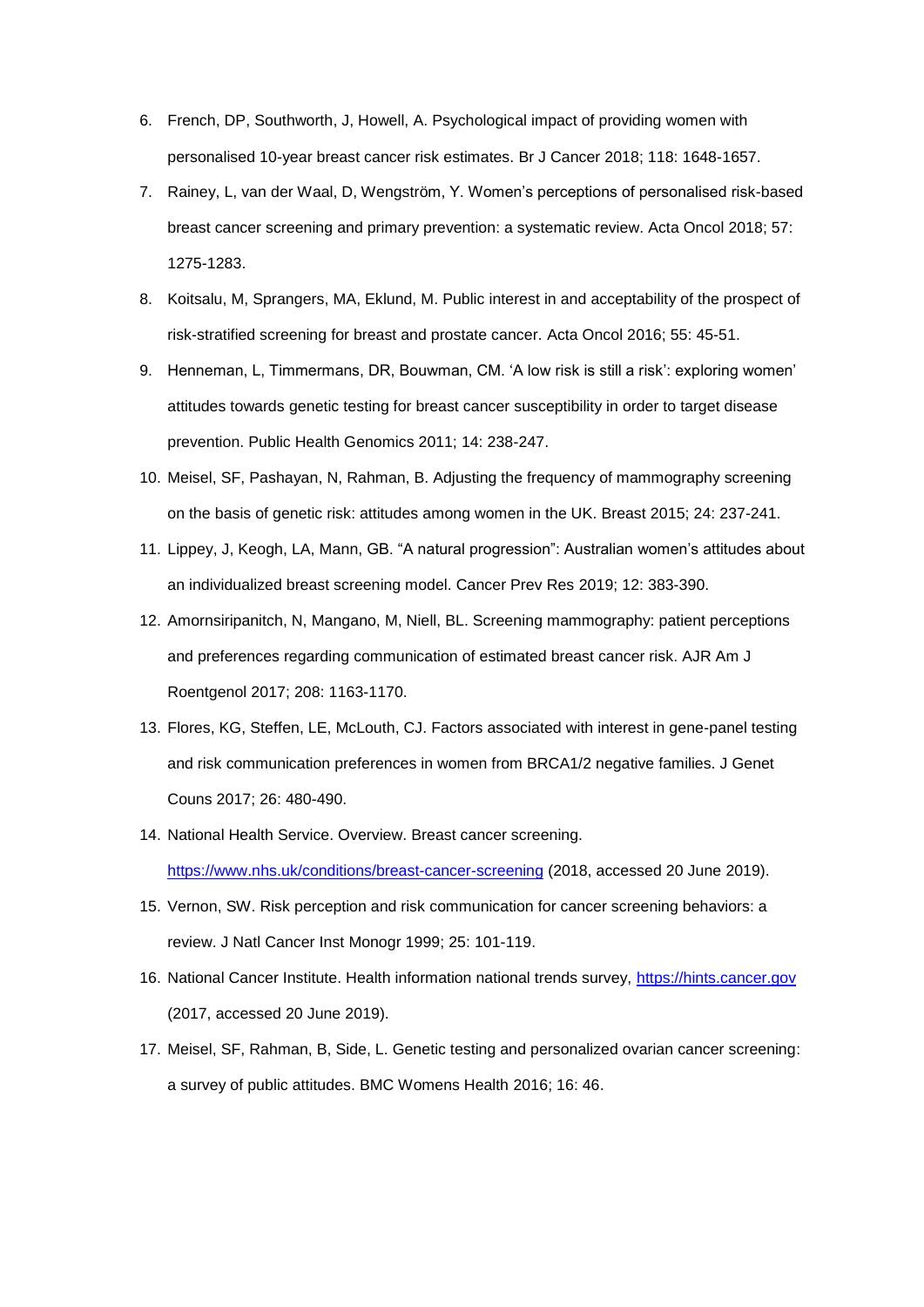- 18. Fisher, BA, Wilkinson, L, Valencia, A. Women's interest in personal breast cancer risk assessment and lifestyle advice at NHS mammography screening. J Public Health 2017; 39: 113-121.
- 19. Wegwarth, O, Pashayan, N, Widschendter, M. Women's perception, attitudes, and intended behaviour towards predictive epigenetic risk testing for female cancers in 5 European countries: a cross-sectional online survey. BMC Public Health 2019; 19: 667.
- 20. Wegwarth, O, Gigerenzer, G. Less is more: Overdiagnosis and overtreatment: evaluation of what physicians tell their patients about screening harms. JAMA Intern Med 2013; 172: 2086- 2087.
- 21. Hersch, J, Barratt, A, Jansen, J. Use of decision aid including information on overdetection to support informed choice about breast cancer screening: a randomised controlled trial. Lancet 2015; 385: 1642-1652.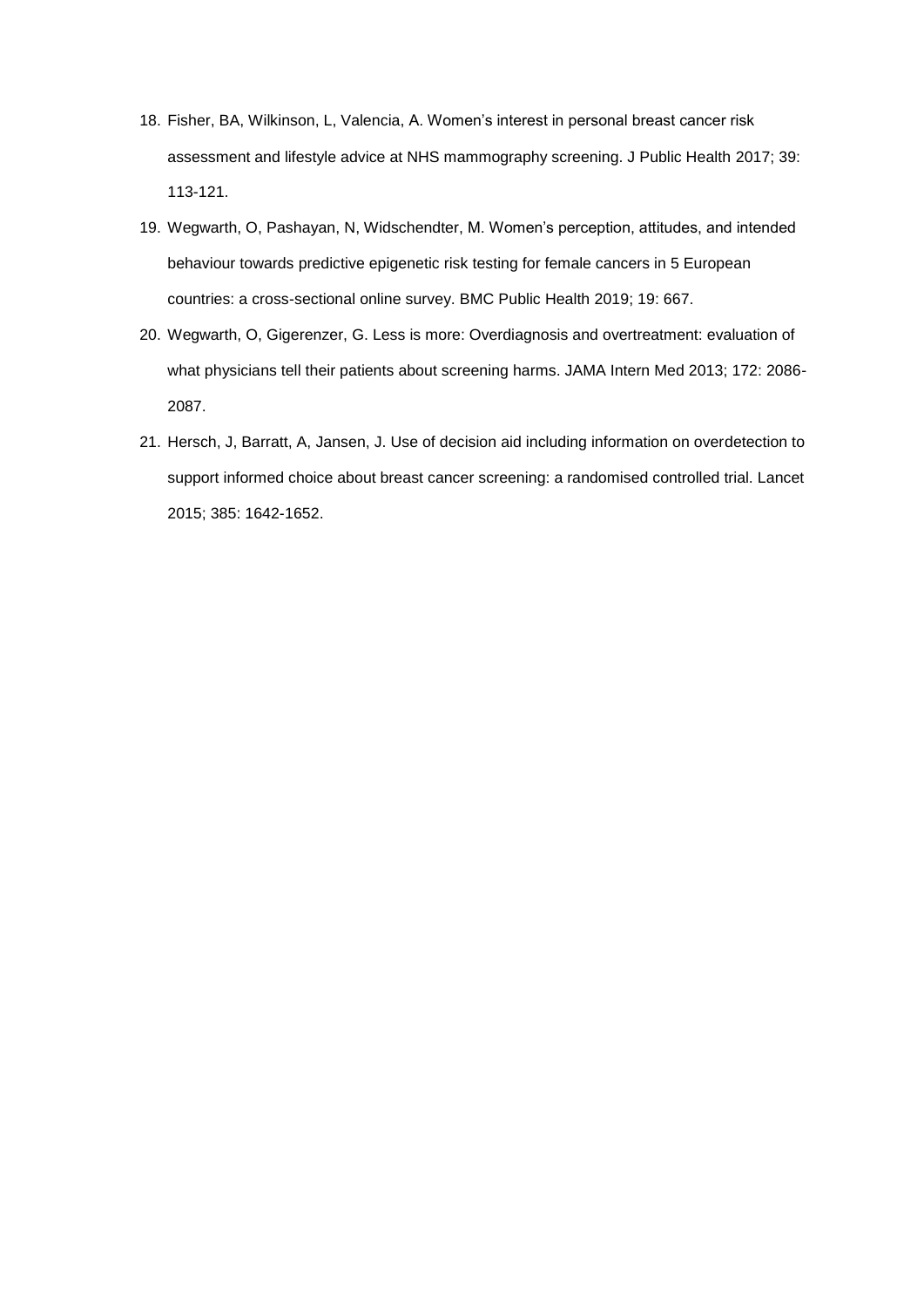# **APPENDIX**

Reasons for being willing to undergo breast cancer risk assessment

|                                                    | Total* (N=689) | %    | 95% confidence interval |
|----------------------------------------------------|----------------|------|-------------------------|
| Reason                                             |                |      |                         |
| (Early) detection/(early) treatment                | 75             | 10.9 | 8.7 to 13.4             |
| Family history                                     | 59             | 8.6  | 6.6 to 10.8             |
| So you know/would want to know                     | 56             | 8.1  | 6.3 to 10.3             |
| Good/good idea                                     | 44             | 6.4  | 4.7 to 8.4              |
| Prevention is better than cure/prevention          | 32             | 4.6  | 3.3 to 6.4              |
| Information/to be informed                         | 31             | 4.5  | 3.1 to 6.2              |
| To know my risk level                              | 28             | 4.1  | 2.8 to 5.7              |
| Reassurance/peace of mind                          | 28             | 4.1  | 2.8 to 5.7              |
| Helpful/might/will help (no detail)                | 20             | 2.9  | 1.8 to 4.4              |
| Might/will help others                             | 19             | 2.8  | 1.7 to 4.2              |
| Check/to check/be checked                          | 16             | 2.3  | 1.4 to 3.7              |
| For research                                       | 14             | 2.0  | 1.2 to 3.3              |
| Could save your life/saves lives/don't want to die | 12             | 1.7  | 1.0 to 2.9              |
| Sensible/sensible idea                             | 12             | 1.7  | 1.0 to 2.9              |
| Awareness/so you are aware                         | 10             | 1.5  | 0.7 to 2.6              |
| To be prepared                                     | 10             | 1.5  | 0.7 to 2.6              |
| I am high risk/have previously had cancer          | 9              | 1.3  | 0.6 to 2.4              |
| For my family/children                             | 8              | 1.2  | 0.6 to 2.2              |
| Important/it's important                           | 7              | 1.0  | 0.5 to 2.0              |
| To be safe                                         | $\overline{7}$ | 1.0  | 0.5 to 2.0              |
| Protection/reduce risk                             | 7              | 1.0  | $0.5$ to $2.0$          |
| To look after my health                            | 8              | 1.2  | 0.6 to 2.2              |
| I know people who have suffered with cancer        | 8              | 1.2  | 0.6 to 2.2              |
| Should have regular checks                         | 7              | 1.0  | 0.5 to 2.0              |
| To be sure                                         | 5              | 0.7  | 0.3 to 1.6              |
| It's more accurate/more thorough                   | 4              | 0.6  | 0.2 to 1.4              |
| Might/will help me                                 | 3              | 0.4  | 0.1 to 1.2              |
| Curious/curiosity                                  | 2              | 0.3  | 0.1 to 0.9              |
| Nothing                                            | 54             | 7.8  | 6.0 to 10.0             |
| Other answers                                      | 34             | 4.9  | 3.5 to 6.7              |
| Don't know                                         | 67             | 9.7  | 7.7 to 12.1             |
| Prefer not to say                                  | 37             | 5.4  | 3.9 to 7.2              |

\*Participants could state more than one response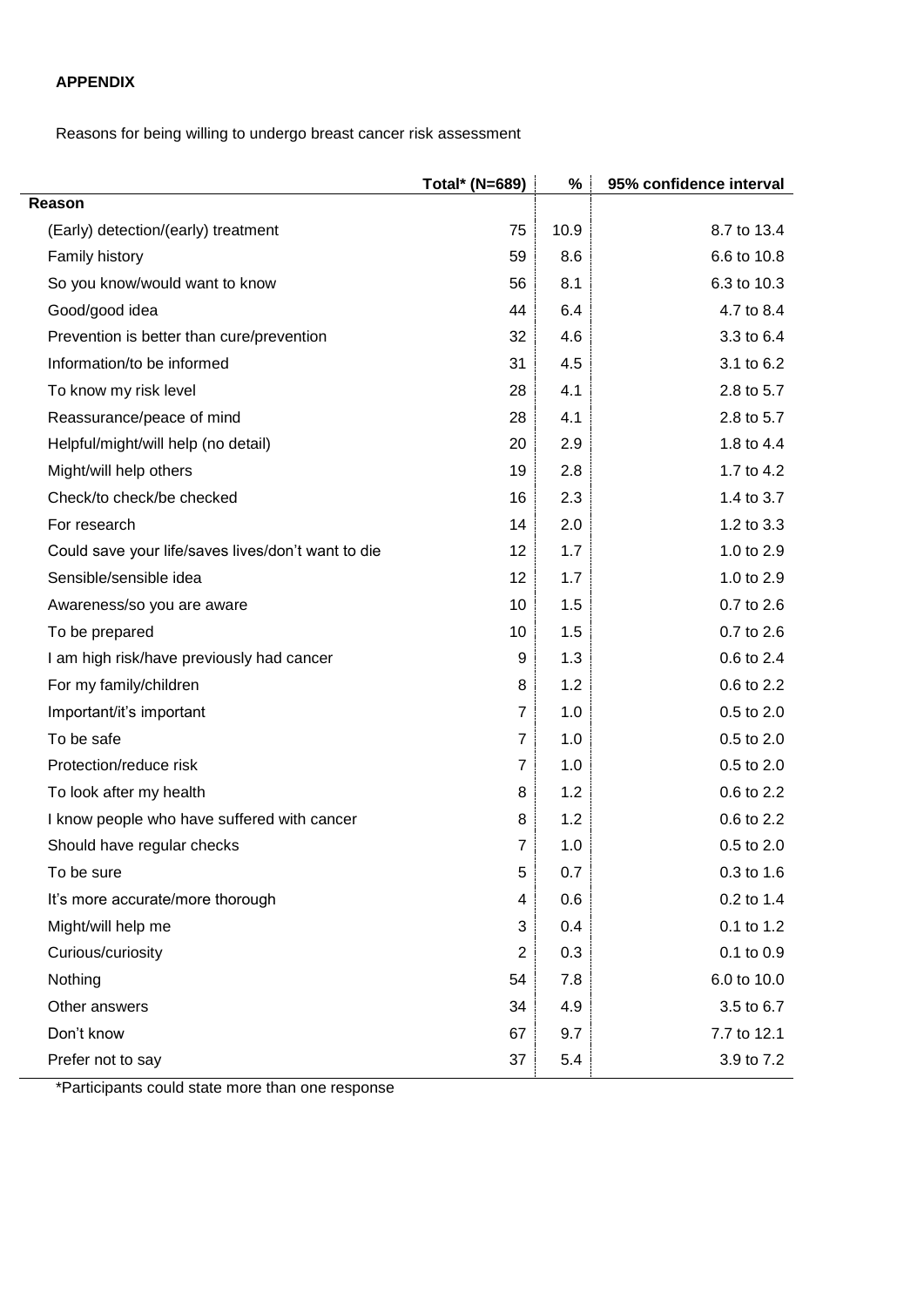Reasons for being unwilling to undergo breast cancer risk assessment

|                                                              | Total* (N=125) | %    | 95% confidence interval |
|--------------------------------------------------------------|----------------|------|-------------------------|
| Reason                                                       |                |      |                         |
| Too much of a worry/I wouldn't want the worry                | 17             | 13.6 | 8.4 to 20.4             |
| I would rather not know                                      | 17             | 13.6 | 8.4 to 20.4             |
| I have already been tested/I already know my risk            | 9              | 7.2  | 3.6 to 12.7             |
| I am low risk/no family history                              | 8              | 6.4  | 3.1 to 11.7             |
| I look after my own health                                   | 6              | 4.8  | 2.0 to 9.6              |
| It is not 100% accurate                                      | 4              | 3.2  | 1.1 to 7.4              |
| You can't control/can't change the outcome                   | 4              | 3.2  | 1.1 to 7.4              |
| Testing methods are not/equipment is not safe                | $\overline{2}$ | 1.6  | 0.3 to 5.0              |
| The testing methods are painful/uncomfortable                | $\overline{2}$ | 1.6  | 0.3 to 5.0              |
| It can/will affect (health) insurance                        | $\overline{2}$ | 1.6  | 0.3 to 5.0              |
| Everyone should be checked/treated the same                  | 3              | 2.4  | 0.7 to 6.3              |
| I don't want to                                              | 7              | 5.6  | 2.5 to 10.7             |
| Nothing                                                      | 13             | 10.4 | 6.0 to 16.6             |
| Other answers                                                | 11             | 8.8  | 4.8 to 14.7             |
| Don't know                                                   | 10             | 8.0  | 4.2 to 13.7             |
| Prefer not to say<br>*Deutsie ente een de eteten<br>د حاله - | 12             | 9.6  | 5.4 to 15.7             |

\*Participants could state more than one response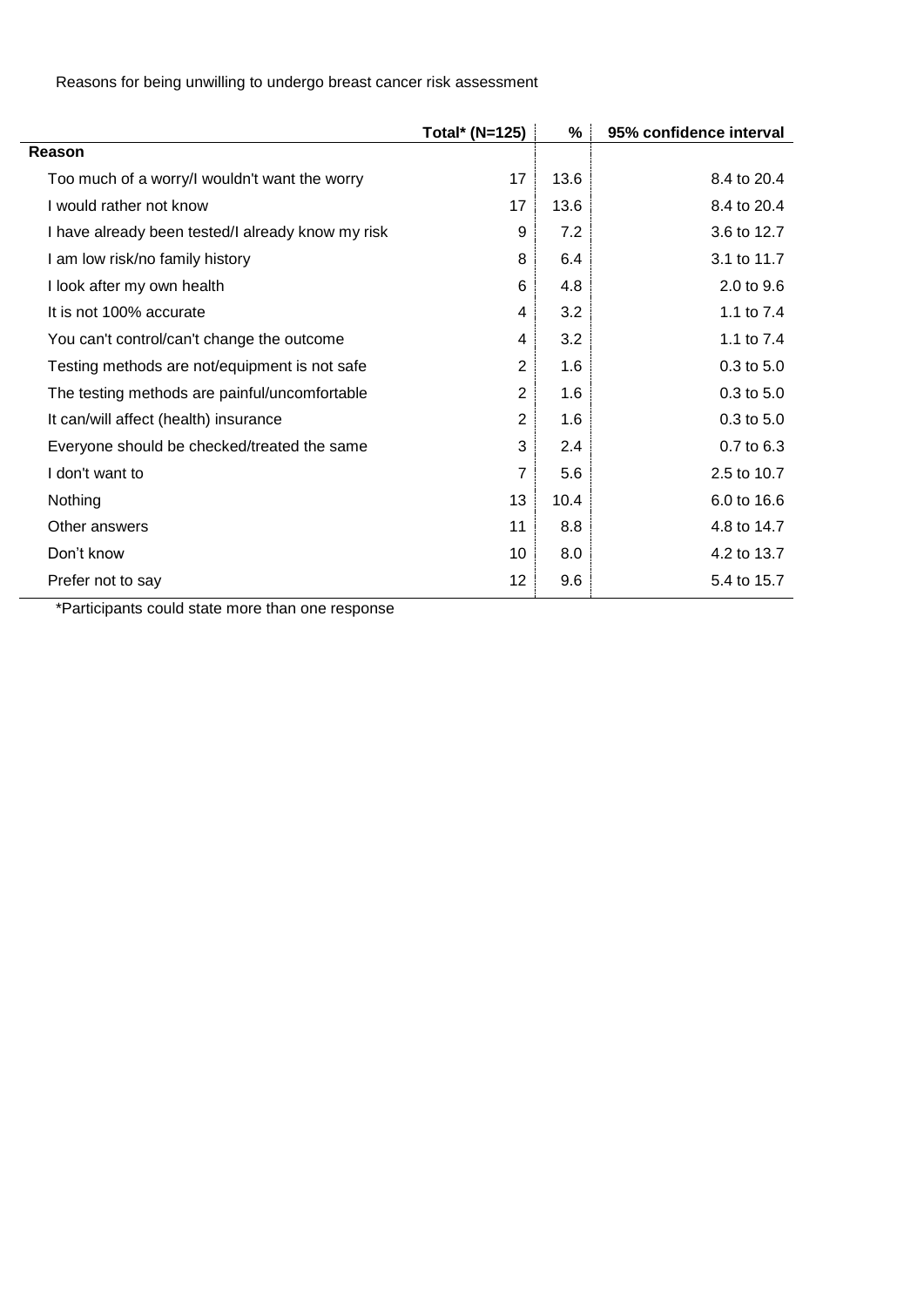Full results of the binomial logistic regression model testing for variables associated with willingness to have breast

cancer risk assessment

|                                   |              |                                   | Yes, definitely; yes, probably<br>(vs. No, definitely not; no, probably not; not sure) |                               |               |
|-----------------------------------|--------------|-----------------------------------|----------------------------------------------------------------------------------------|-------------------------------|---------------|
|                                   | <b>Total</b> | Yes, definitely;<br>yes, probably | <b>Unadjusted OR,</b><br>95% CI                                                        | <b>Adjusted OR,</b><br>95% CI | p-value*      |
| <b>Characteristic</b>             | $(n=871)$    | $(n=669; 76.8%)$                  |                                                                                        |                               |               |
| Age groups                        |              |                                   |                                                                                        |                               | Overall: .036 |
| 60-70 years                       | 307          | 227 (73.9)                        | 0.79, 0.54 to 1.15                                                                     | 0.51, 0.30 to 0.86            | .011          |
| 50-59 years                       | 279          | 219 (78.5)                        | 1.02, 0.68 to 1.52                                                                     | 0.72, 0.44 to 1.17            | .178          |
| vs. 40-49 years                   | 285          | 223 (78.2)                        |                                                                                        |                               |               |
| <b>Ethnicity</b>                  |              |                                   |                                                                                        |                               |               |
| <b>White British</b>              | 728          | 573 (78.7)                        | 1.81, 1.22 to 2.68                                                                     | 1.48, 0.96 to 2.28            | .074          |
| vs. Other groups                  | 143          | 96 (67.1)                         |                                                                                        |                               |               |
| <b>Marital status</b>             |              |                                   |                                                                                        |                               | Overall: .162 |
| Married/Living as a couple        | 529          | 404 (76.4)                        | 1.18, 0.79 to 1.77                                                                     | 1.01, 0.65 to 1.56            | .970          |
| Widowed/Divorced/Separated        | 185          | 150 (81.1)                        | 1.57, 0.94 to 2.61                                                                     | 1.56, 0.89 to 2.71            | .118          |
| vs. Single                        | 157          | 115 (73.2)                        |                                                                                        |                               |               |
| <b>Highest level of education</b> |              |                                   |                                                                                        |                               |               |
| Graduate level/Above              | 274          | 219 (79.9)                        | 1.30, 0.92 to 1.85                                                                     | 0.96, 0.62 to 1.47            | .838          |
| vs. Other qualifications/Not sure | 597          | 450 (75.4)                        |                                                                                        |                               |               |
| Social grade                      |              |                                   |                                                                                        |                               | Overall: .478 |
| Grade A or B                      | 174          | 140 (80.5)                        | 1.67, 1.07 to 2.63                                                                     | 1.39, 0.80 to 2.40            | .238          |
| Grade C1                          | 212          | 170 (80.2)                        | 1.65, 1.08 to 2.50                                                                     | 1.34, 0.85 to 2.13            | .213          |
| Grade C <sub>2</sub>              | 184          | 145 (78.8)                        | 1.51, 0.98 to 2.33                                                                     | 1.34, 0.84 to 2.13            | .222          |
| vs. Grade D or E                  | 301          | 214 (71.4)                        |                                                                                        |                               |               |
| <b>Perceived susceptibility</b>   |              |                                   |                                                                                        |                               | Overall: .026 |
| A little higher/Much higher       | 126          | 110 (87.3)                        | 1.97, 1.06 to 3.65                                                                     | 1.32, 0.67 to 2.59            | .423          |
| About the same                    | 395          | 312 (79.0)                        | 1.08, 0.72 to 1.62                                                                     | 0.86, 0.56 to 1.32            | .483          |
| Not sure                          | 139          | 83 (59.7)                         | 0.43, 0.27 to 0.68                                                                     | 0.53, 0.32 to 0.88            | .013          |
| vs. Much lower/A little lower     | 211          | 164 (77.7)                        |                                                                                        |                               |               |
| <b>Worry</b>                      |              |                                   |                                                                                        |                               | Overall: .002 |
| Very often/Often/                 | 530          | 436 (82.3)                        | 1.89, 1.36 to 2.63                                                                     | 1.49, 1.04 to 2.15            | .031          |
| Occasionally/Sometimes            |              |                                   |                                                                                        |                               |               |
| Not sure                          | 30           | 12(40.0)                          | 0.27, 0.13 to 0.59                                                                     | 0.38, 0.17 to 0.86            | .019          |
| vs. Never                         | 311          | 221 (71.1)                        |                                                                                        |                               |               |
| <b>Family history</b>             |              |                                   |                                                                                        |                               |               |
| Yes                               | 211          | 173 (82.0)                        | 1.51, 1.02 to 2.23                                                                     | 1.11, 0.72 to 1.73            | .630          |
| vs. No/Not sure                   | 660          | 496 (75.2)                        |                                                                                        |                               |               |
| Personal experience of            |              |                                   |                                                                                        |                               |               |
| mammography                       |              |                                   |                                                                                        |                               |               |
| Yes                               | 585          | 462 (79.0)                        | 1.43, 1.03 to 1.99                                                                     | 1.61, 1.04 to 2.50            | .034          |
| vs. No/Not sure                   | 286          | 207 (72.4)                        |                                                                                        |                               |               |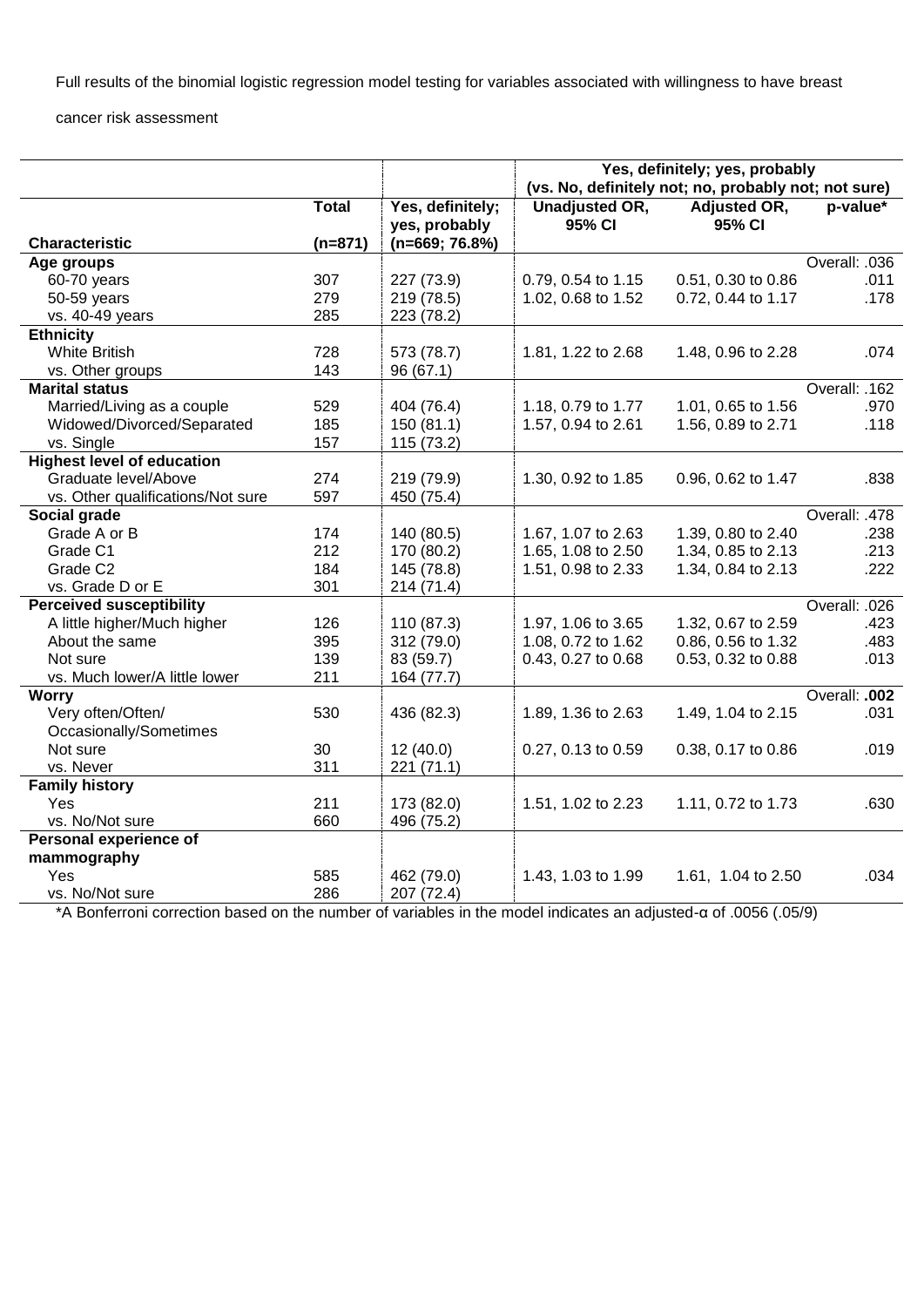Full results of the binomial logistic regression model testing for variables associated with willingness to have less

frequent breast screening (if at very low risk)

| (vs. No, definitely not; no, probably not; not sure)<br><b>Total</b><br>Yes, definitely;<br><b>Unadjusted OR,</b><br>Adjusted OR,<br>p-value*<br>95% CI<br>95% CI<br>yes, probably<br><b>Characteristic</b><br>$(n=464; 53.4%)$<br>$(n=869)$<br>Overall: .348<br>Age groups<br>60-70 years<br>304<br>151 (49.7)<br>0.76, 0.55 to 1.05<br>0.76, 0.50 to 1.16<br>.211<br>280<br>50-59 years<br>152 (54.3)<br>0.92, 0.66 to 1.28<br>0.95, 0.64 to 1.41<br>.808<br>285<br>vs. 40-49 years<br>161 (56.5)<br><b>Ethnicity</b><br><b>White British</b><br>724<br>384 (53.0)<br>0.92, 0.64 to 1.31<br>1.04, 0.71 to 1.52<br>.860<br>145<br>vs. Other groups<br>80 (55.2)<br>Overall: .167<br><b>Marital status</b><br>Married/Living as a couple<br>528<br>271 (51.3)<br>0.68, 0.47 to 0.97<br>0.71, 0.48 to 1.03<br>.074<br>Widowed/Divorced/Separated<br>185<br>98 (53.0)<br>0.72, 0.47 to 1.11<br>0.86, 0.54 to 1.35<br>.505<br>vs. Single<br>156<br>95 (60.9)<br><b>Highest level of education</b><br>Graduate level/Above<br>273<br>139 (50.9)<br>0.87, 0.65 to 1.15<br>1.05 0.74 to 1.48<br>.789<br>596<br>vs. Other qualifications/Not sure<br>325 (54.5)<br>Social grade<br>Overall: .024<br>Grade A or B<br>174<br>79 (45.4)<br>0.60, 0.41 to 0.88<br>0.62, 0.40 to 0.97<br>.035<br>Grade C1<br>209<br>101 (48.3)<br>0.68, 0.48 to 0.97<br>0.68, 0.46 to 0.99<br>.045<br>Grade C2<br>184<br>109 (59.2)<br>1.06, 0.73 to 1.53<br>1.11, 0.75 to 1.64<br>.595<br>302<br>vs. Grade D or E<br>175 (57.9)<br>Overall: .790<br><b>Perceived susceptibility</b><br>A little higher/Much higher<br>125<br>60 (48.0)<br>0.68, 0.44 to 1.06<br>0.79, 0.48 to 1.31<br>.360<br>392<br>About the same<br>209 (53.3)<br>0.84, 0.60 to 1.18<br>0.87, 0.61 to 1.25<br>.450<br>Not sure<br>140<br>0.80, 0.52 to 1.23<br>0.85, 0.54 to 1.34<br>.480<br>73 (52.1)<br>vs. Much lower/A little lower<br>212<br>122 (57.5)<br><b>Worry</b><br>Overall: .087<br>Very often/Often/<br>528<br>273 (51.7)<br>0.77, 0.58 to 1.03<br>0.88, 0.65 to 1.20<br>.426<br>Occasionally/Sometimes<br>31<br>Not sure<br>11(35.5)<br>0.40, 0.18 to 0.86<br>0.41, 0.19 to 0.92<br>.030<br>310<br>vs. Never<br>180 (58.1)<br><b>Family history</b><br>Yes<br>212<br>102(48.1)<br>0.76, 0.55 to 1.03<br>0.78, 0.55 to 1.10<br>.159<br>vs. No/Not sure<br>657<br>362 (55.1)<br>Personal experience of<br>mammography<br>Yes<br>580<br>298 (51.4)<br>0.78, 0.59 to 1.04<br>0.90, 0.63 to 1.30<br>.579 |  | Yes, definitely; yes, probably |  |  |  |
|------------------------------------------------------------------------------------------------------------------------------------------------------------------------------------------------------------------------------------------------------------------------------------------------------------------------------------------------------------------------------------------------------------------------------------------------------------------------------------------------------------------------------------------------------------------------------------------------------------------------------------------------------------------------------------------------------------------------------------------------------------------------------------------------------------------------------------------------------------------------------------------------------------------------------------------------------------------------------------------------------------------------------------------------------------------------------------------------------------------------------------------------------------------------------------------------------------------------------------------------------------------------------------------------------------------------------------------------------------------------------------------------------------------------------------------------------------------------------------------------------------------------------------------------------------------------------------------------------------------------------------------------------------------------------------------------------------------------------------------------------------------------------------------------------------------------------------------------------------------------------------------------------------------------------------------------------------------------------------------------------------------------------------------------------------------------------------------------------------------------------------------------------------------------------------------------------------------------------------------------------------------------------------------------------------------------------------------------------------------------------------------------------------------------------------------------------------|--|--------------------------------|--|--|--|
|                                                                                                                                                                                                                                                                                                                                                                                                                                                                                                                                                                                                                                                                                                                                                                                                                                                                                                                                                                                                                                                                                                                                                                                                                                                                                                                                                                                                                                                                                                                                                                                                                                                                                                                                                                                                                                                                                                                                                                                                                                                                                                                                                                                                                                                                                                                                                                                                                                                            |  |                                |  |  |  |
|                                                                                                                                                                                                                                                                                                                                                                                                                                                                                                                                                                                                                                                                                                                                                                                                                                                                                                                                                                                                                                                                                                                                                                                                                                                                                                                                                                                                                                                                                                                                                                                                                                                                                                                                                                                                                                                                                                                                                                                                                                                                                                                                                                                                                                                                                                                                                                                                                                                            |  |                                |  |  |  |
|                                                                                                                                                                                                                                                                                                                                                                                                                                                                                                                                                                                                                                                                                                                                                                                                                                                                                                                                                                                                                                                                                                                                                                                                                                                                                                                                                                                                                                                                                                                                                                                                                                                                                                                                                                                                                                                                                                                                                                                                                                                                                                                                                                                                                                                                                                                                                                                                                                                            |  |                                |  |  |  |
|                                                                                                                                                                                                                                                                                                                                                                                                                                                                                                                                                                                                                                                                                                                                                                                                                                                                                                                                                                                                                                                                                                                                                                                                                                                                                                                                                                                                                                                                                                                                                                                                                                                                                                                                                                                                                                                                                                                                                                                                                                                                                                                                                                                                                                                                                                                                                                                                                                                            |  |                                |  |  |  |
|                                                                                                                                                                                                                                                                                                                                                                                                                                                                                                                                                                                                                                                                                                                                                                                                                                                                                                                                                                                                                                                                                                                                                                                                                                                                                                                                                                                                                                                                                                                                                                                                                                                                                                                                                                                                                                                                                                                                                                                                                                                                                                                                                                                                                                                                                                                                                                                                                                                            |  |                                |  |  |  |
|                                                                                                                                                                                                                                                                                                                                                                                                                                                                                                                                                                                                                                                                                                                                                                                                                                                                                                                                                                                                                                                                                                                                                                                                                                                                                                                                                                                                                                                                                                                                                                                                                                                                                                                                                                                                                                                                                                                                                                                                                                                                                                                                                                                                                                                                                                                                                                                                                                                            |  |                                |  |  |  |
|                                                                                                                                                                                                                                                                                                                                                                                                                                                                                                                                                                                                                                                                                                                                                                                                                                                                                                                                                                                                                                                                                                                                                                                                                                                                                                                                                                                                                                                                                                                                                                                                                                                                                                                                                                                                                                                                                                                                                                                                                                                                                                                                                                                                                                                                                                                                                                                                                                                            |  |                                |  |  |  |
|                                                                                                                                                                                                                                                                                                                                                                                                                                                                                                                                                                                                                                                                                                                                                                                                                                                                                                                                                                                                                                                                                                                                                                                                                                                                                                                                                                                                                                                                                                                                                                                                                                                                                                                                                                                                                                                                                                                                                                                                                                                                                                                                                                                                                                                                                                                                                                                                                                                            |  |                                |  |  |  |
|                                                                                                                                                                                                                                                                                                                                                                                                                                                                                                                                                                                                                                                                                                                                                                                                                                                                                                                                                                                                                                                                                                                                                                                                                                                                                                                                                                                                                                                                                                                                                                                                                                                                                                                                                                                                                                                                                                                                                                                                                                                                                                                                                                                                                                                                                                                                                                                                                                                            |  |                                |  |  |  |
|                                                                                                                                                                                                                                                                                                                                                                                                                                                                                                                                                                                                                                                                                                                                                                                                                                                                                                                                                                                                                                                                                                                                                                                                                                                                                                                                                                                                                                                                                                                                                                                                                                                                                                                                                                                                                                                                                                                                                                                                                                                                                                                                                                                                                                                                                                                                                                                                                                                            |  |                                |  |  |  |
|                                                                                                                                                                                                                                                                                                                                                                                                                                                                                                                                                                                                                                                                                                                                                                                                                                                                                                                                                                                                                                                                                                                                                                                                                                                                                                                                                                                                                                                                                                                                                                                                                                                                                                                                                                                                                                                                                                                                                                                                                                                                                                                                                                                                                                                                                                                                                                                                                                                            |  |                                |  |  |  |
|                                                                                                                                                                                                                                                                                                                                                                                                                                                                                                                                                                                                                                                                                                                                                                                                                                                                                                                                                                                                                                                                                                                                                                                                                                                                                                                                                                                                                                                                                                                                                                                                                                                                                                                                                                                                                                                                                                                                                                                                                                                                                                                                                                                                                                                                                                                                                                                                                                                            |  |                                |  |  |  |
|                                                                                                                                                                                                                                                                                                                                                                                                                                                                                                                                                                                                                                                                                                                                                                                                                                                                                                                                                                                                                                                                                                                                                                                                                                                                                                                                                                                                                                                                                                                                                                                                                                                                                                                                                                                                                                                                                                                                                                                                                                                                                                                                                                                                                                                                                                                                                                                                                                                            |  |                                |  |  |  |
|                                                                                                                                                                                                                                                                                                                                                                                                                                                                                                                                                                                                                                                                                                                                                                                                                                                                                                                                                                                                                                                                                                                                                                                                                                                                                                                                                                                                                                                                                                                                                                                                                                                                                                                                                                                                                                                                                                                                                                                                                                                                                                                                                                                                                                                                                                                                                                                                                                                            |  |                                |  |  |  |
|                                                                                                                                                                                                                                                                                                                                                                                                                                                                                                                                                                                                                                                                                                                                                                                                                                                                                                                                                                                                                                                                                                                                                                                                                                                                                                                                                                                                                                                                                                                                                                                                                                                                                                                                                                                                                                                                                                                                                                                                                                                                                                                                                                                                                                                                                                                                                                                                                                                            |  |                                |  |  |  |
|                                                                                                                                                                                                                                                                                                                                                                                                                                                                                                                                                                                                                                                                                                                                                                                                                                                                                                                                                                                                                                                                                                                                                                                                                                                                                                                                                                                                                                                                                                                                                                                                                                                                                                                                                                                                                                                                                                                                                                                                                                                                                                                                                                                                                                                                                                                                                                                                                                                            |  |                                |  |  |  |
|                                                                                                                                                                                                                                                                                                                                                                                                                                                                                                                                                                                                                                                                                                                                                                                                                                                                                                                                                                                                                                                                                                                                                                                                                                                                                                                                                                                                                                                                                                                                                                                                                                                                                                                                                                                                                                                                                                                                                                                                                                                                                                                                                                                                                                                                                                                                                                                                                                                            |  |                                |  |  |  |
|                                                                                                                                                                                                                                                                                                                                                                                                                                                                                                                                                                                                                                                                                                                                                                                                                                                                                                                                                                                                                                                                                                                                                                                                                                                                                                                                                                                                                                                                                                                                                                                                                                                                                                                                                                                                                                                                                                                                                                                                                                                                                                                                                                                                                                                                                                                                                                                                                                                            |  |                                |  |  |  |
|                                                                                                                                                                                                                                                                                                                                                                                                                                                                                                                                                                                                                                                                                                                                                                                                                                                                                                                                                                                                                                                                                                                                                                                                                                                                                                                                                                                                                                                                                                                                                                                                                                                                                                                                                                                                                                                                                                                                                                                                                                                                                                                                                                                                                                                                                                                                                                                                                                                            |  |                                |  |  |  |
|                                                                                                                                                                                                                                                                                                                                                                                                                                                                                                                                                                                                                                                                                                                                                                                                                                                                                                                                                                                                                                                                                                                                                                                                                                                                                                                                                                                                                                                                                                                                                                                                                                                                                                                                                                                                                                                                                                                                                                                                                                                                                                                                                                                                                                                                                                                                                                                                                                                            |  |                                |  |  |  |
|                                                                                                                                                                                                                                                                                                                                                                                                                                                                                                                                                                                                                                                                                                                                                                                                                                                                                                                                                                                                                                                                                                                                                                                                                                                                                                                                                                                                                                                                                                                                                                                                                                                                                                                                                                                                                                                                                                                                                                                                                                                                                                                                                                                                                                                                                                                                                                                                                                                            |  |                                |  |  |  |
|                                                                                                                                                                                                                                                                                                                                                                                                                                                                                                                                                                                                                                                                                                                                                                                                                                                                                                                                                                                                                                                                                                                                                                                                                                                                                                                                                                                                                                                                                                                                                                                                                                                                                                                                                                                                                                                                                                                                                                                                                                                                                                                                                                                                                                                                                                                                                                                                                                                            |  |                                |  |  |  |
|                                                                                                                                                                                                                                                                                                                                                                                                                                                                                                                                                                                                                                                                                                                                                                                                                                                                                                                                                                                                                                                                                                                                                                                                                                                                                                                                                                                                                                                                                                                                                                                                                                                                                                                                                                                                                                                                                                                                                                                                                                                                                                                                                                                                                                                                                                                                                                                                                                                            |  |                                |  |  |  |
|                                                                                                                                                                                                                                                                                                                                                                                                                                                                                                                                                                                                                                                                                                                                                                                                                                                                                                                                                                                                                                                                                                                                                                                                                                                                                                                                                                                                                                                                                                                                                                                                                                                                                                                                                                                                                                                                                                                                                                                                                                                                                                                                                                                                                                                                                                                                                                                                                                                            |  |                                |  |  |  |
|                                                                                                                                                                                                                                                                                                                                                                                                                                                                                                                                                                                                                                                                                                                                                                                                                                                                                                                                                                                                                                                                                                                                                                                                                                                                                                                                                                                                                                                                                                                                                                                                                                                                                                                                                                                                                                                                                                                                                                                                                                                                                                                                                                                                                                                                                                                                                                                                                                                            |  |                                |  |  |  |
|                                                                                                                                                                                                                                                                                                                                                                                                                                                                                                                                                                                                                                                                                                                                                                                                                                                                                                                                                                                                                                                                                                                                                                                                                                                                                                                                                                                                                                                                                                                                                                                                                                                                                                                                                                                                                                                                                                                                                                                                                                                                                                                                                                                                                                                                                                                                                                                                                                                            |  |                                |  |  |  |
|                                                                                                                                                                                                                                                                                                                                                                                                                                                                                                                                                                                                                                                                                                                                                                                                                                                                                                                                                                                                                                                                                                                                                                                                                                                                                                                                                                                                                                                                                                                                                                                                                                                                                                                                                                                                                                                                                                                                                                                                                                                                                                                                                                                                                                                                                                                                                                                                                                                            |  |                                |  |  |  |
|                                                                                                                                                                                                                                                                                                                                                                                                                                                                                                                                                                                                                                                                                                                                                                                                                                                                                                                                                                                                                                                                                                                                                                                                                                                                                                                                                                                                                                                                                                                                                                                                                                                                                                                                                                                                                                                                                                                                                                                                                                                                                                                                                                                                                                                                                                                                                                                                                                                            |  |                                |  |  |  |
|                                                                                                                                                                                                                                                                                                                                                                                                                                                                                                                                                                                                                                                                                                                                                                                                                                                                                                                                                                                                                                                                                                                                                                                                                                                                                                                                                                                                                                                                                                                                                                                                                                                                                                                                                                                                                                                                                                                                                                                                                                                                                                                                                                                                                                                                                                                                                                                                                                                            |  |                                |  |  |  |
|                                                                                                                                                                                                                                                                                                                                                                                                                                                                                                                                                                                                                                                                                                                                                                                                                                                                                                                                                                                                                                                                                                                                                                                                                                                                                                                                                                                                                                                                                                                                                                                                                                                                                                                                                                                                                                                                                                                                                                                                                                                                                                                                                                                                                                                                                                                                                                                                                                                            |  |                                |  |  |  |
|                                                                                                                                                                                                                                                                                                                                                                                                                                                                                                                                                                                                                                                                                                                                                                                                                                                                                                                                                                                                                                                                                                                                                                                                                                                                                                                                                                                                                                                                                                                                                                                                                                                                                                                                                                                                                                                                                                                                                                                                                                                                                                                                                                                                                                                                                                                                                                                                                                                            |  |                                |  |  |  |
|                                                                                                                                                                                                                                                                                                                                                                                                                                                                                                                                                                                                                                                                                                                                                                                                                                                                                                                                                                                                                                                                                                                                                                                                                                                                                                                                                                                                                                                                                                                                                                                                                                                                                                                                                                                                                                                                                                                                                                                                                                                                                                                                                                                                                                                                                                                                                                                                                                                            |  |                                |  |  |  |
|                                                                                                                                                                                                                                                                                                                                                                                                                                                                                                                                                                                                                                                                                                                                                                                                                                                                                                                                                                                                                                                                                                                                                                                                                                                                                                                                                                                                                                                                                                                                                                                                                                                                                                                                                                                                                                                                                                                                                                                                                                                                                                                                                                                                                                                                                                                                                                                                                                                            |  |                                |  |  |  |
|                                                                                                                                                                                                                                                                                                                                                                                                                                                                                                                                                                                                                                                                                                                                                                                                                                                                                                                                                                                                                                                                                                                                                                                                                                                                                                                                                                                                                                                                                                                                                                                                                                                                                                                                                                                                                                                                                                                                                                                                                                                                                                                                                                                                                                                                                                                                                                                                                                                            |  |                                |  |  |  |
|                                                                                                                                                                                                                                                                                                                                                                                                                                                                                                                                                                                                                                                                                                                                                                                                                                                                                                                                                                                                                                                                                                                                                                                                                                                                                                                                                                                                                                                                                                                                                                                                                                                                                                                                                                                                                                                                                                                                                                                                                                                                                                                                                                                                                                                                                                                                                                                                                                                            |  |                                |  |  |  |
|                                                                                                                                                                                                                                                                                                                                                                                                                                                                                                                                                                                                                                                                                                                                                                                                                                                                                                                                                                                                                                                                                                                                                                                                                                                                                                                                                                                                                                                                                                                                                                                                                                                                                                                                                                                                                                                                                                                                                                                                                                                                                                                                                                                                                                                                                                                                                                                                                                                            |  |                                |  |  |  |
|                                                                                                                                                                                                                                                                                                                                                                                                                                                                                                                                                                                                                                                                                                                                                                                                                                                                                                                                                                                                                                                                                                                                                                                                                                                                                                                                                                                                                                                                                                                                                                                                                                                                                                                                                                                                                                                                                                                                                                                                                                                                                                                                                                                                                                                                                                                                                                                                                                                            |  |                                |  |  |  |
|                                                                                                                                                                                                                                                                                                                                                                                                                                                                                                                                                                                                                                                                                                                                                                                                                                                                                                                                                                                                                                                                                                                                                                                                                                                                                                                                                                                                                                                                                                                                                                                                                                                                                                                                                                                                                                                                                                                                                                                                                                                                                                                                                                                                                                                                                                                                                                                                                                                            |  |                                |  |  |  |
|                                                                                                                                                                                                                                                                                                                                                                                                                                                                                                                                                                                                                                                                                                                                                                                                                                                                                                                                                                                                                                                                                                                                                                                                                                                                                                                                                                                                                                                                                                                                                                                                                                                                                                                                                                                                                                                                                                                                                                                                                                                                                                                                                                                                                                                                                                                                                                                                                                                            |  |                                |  |  |  |
| vs. No/Not sure<br>289<br>166 (57.4)                                                                                                                                                                                                                                                                                                                                                                                                                                                                                                                                                                                                                                                                                                                                                                                                                                                                                                                                                                                                                                                                                                                                                                                                                                                                                                                                                                                                                                                                                                                                                                                                                                                                                                                                                                                                                                                                                                                                                                                                                                                                                                                                                                                                                                                                                                                                                                                                                       |  |                                |  |  |  |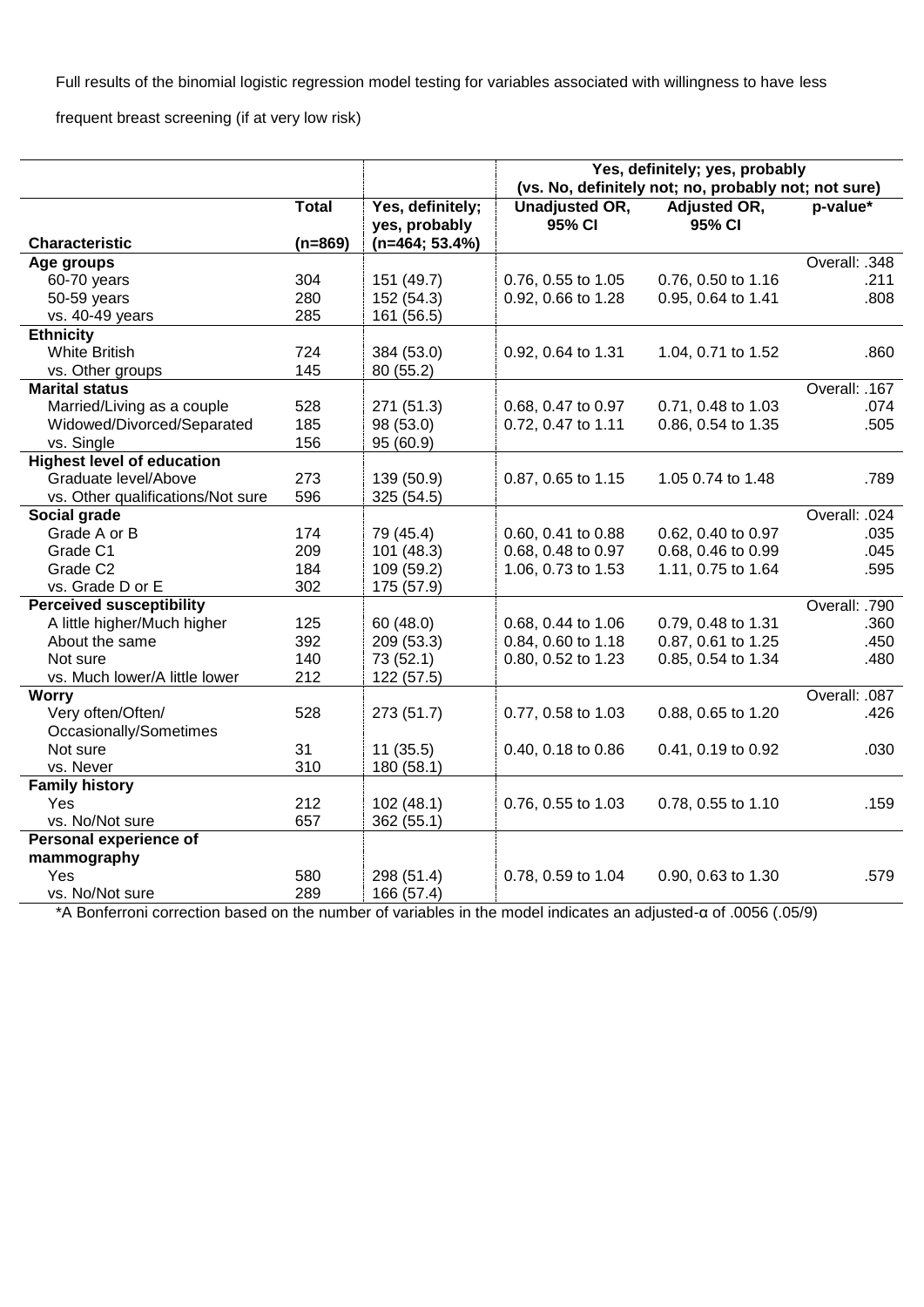Full results of the binomial logistic regression model testing for variables associated with acceptability of the NHS not

inviting women at lower risk women for screening

|                                   |              |                                   | Yes, definitely; yes, probably<br>(vs. No, definitely not; no, probably not; not sure) |                        |               |  |
|-----------------------------------|--------------|-----------------------------------|----------------------------------------------------------------------------------------|------------------------|---------------|--|
|                                   | <b>Total</b> | Yes, definitely;<br>yes, probably | Unadjusted OR,<br>95% CI                                                               | Adjusted OR,<br>95% CI | p-value*      |  |
| <b>Characteristic</b>             | $(n=868)$    | $(n=325; 37.4%)$                  |                                                                                        |                        |               |  |
| Age groups                        |              |                                   |                                                                                        |                        | Overall: .426 |  |
| 60-70 years                       | 304          | 105 (34.5)                        | 0.75, 0.54 to 1.05                                                                     | 0.76, 0.49 to 1.18     | .221          |  |
| 50-59 years                       | 281          | 103 (36.7)                        | 0.82, 0.59 to 1.15                                                                     | 0.92, 0.61 to 1.37     | .670          |  |
| vs. 40-49 years                   | 283          | 117(41.3)                         |                                                                                        |                        |               |  |
| <b>Ethnicity</b>                  |              |                                   |                                                                                        |                        |               |  |
| <b>White British</b>              | 723          | 274 (37.9)                        | 1.13, 0.78 to 1.63                                                                     | 1.37, 0.91 to 2.05     | .129          |  |
| vs. Other groups                  | 145          | 51 (35.2)                         |                                                                                        |                        |               |  |
| <b>Marital status</b>             |              |                                   |                                                                                        |                        | Overall: .132 |  |
| Married/Living as a couple        | 528          | 184 (34.8)                        | 0.71, 0.50 to 1.03                                                                     | 0.82, 0.56 to 1.21     | .318          |  |
| Widowed/Divorced/Separated        | 186          | 75 (40.3)                         | 0.90, 0.58 to 1.39                                                                     | 1.19, 0.74 to 1.90     | .467          |  |
| vs. Single                        | 154          | 66 (42.9)                         |                                                                                        |                        |               |  |
| <b>Highest level of education</b> |              |                                   |                                                                                        |                        |               |  |
| Graduate level/Above              | 274          | 96(35.0)                          | 0.86, 0.64 to 1.16                                                                     | 0.93, 0.65 to 1.33     | .708          |  |
| vs. Other qualifications/Not sure | 594          | 229 (38.6)                        |                                                                                        |                        |               |  |
| Social grade                      |              |                                   |                                                                                        |                        | Overall: .064 |  |
| Grade A or B                      | 174          | 58 (33.3)                         | 0.64, 0.43 to 0.94                                                                     | 0.69, 0.43 to 1.10     | .118          |  |
| Grade C1                          | 209          | 67 (32.1)                         | 0.60, 0.42 to 0.87                                                                     | 0.58, 0.39 to 0.87     | .008          |  |
| Grade C <sub>2</sub>              | 184          | 68 (37.0)                         | 0.75, 0.52 to 1.09                                                                     | 0.76, 0.51 to 1.13     | .178          |  |
| vs. Grade D or E                  | 301          | 132 (43.9)                        |                                                                                        |                        |               |  |
| <b>Perceived susceptibility</b>   |              |                                   |                                                                                        |                        | Overall: .013 |  |
| A little higher/Much higher       | 125          | 42 (33.6)                         | 0.56, 0.36 to 0.89                                                                     | 0.60, 0.36 to 1.01     | .055          |  |
| About the same                    | 392          | 136 (34.7)                        | 0.59, 0.42 to 0.83                                                                     | 0.56, 0.39 to 0.81     | .002          |  |
| Not sure                          | 140          | 47 (33.6)                         | 0.56, 0.36 to 0.87                                                                     | 0.57, 0.35 to 0.91     | .019          |  |
| vs. Much lower/A little lower     | 211          | 100 (47.4)                        |                                                                                        |                        |               |  |
| <b>Worry</b>                      |              |                                   |                                                                                        |                        | Overall: .034 |  |
| Very often/Often/                 | 529          | 186 (35.2)                        | 0.70, 0.53 to 0.94                                                                     | 0.85, 0.62 to 1.17     | .317          |  |
| Occasionally/Sometimes            |              |                                   |                                                                                        |                        |               |  |
| Not sure                          | 31           | 5(16.1)                           | 0.25, 0.09 to 0.67                                                                     | 0.27, 0.10 to 0.75     | .012          |  |
| vs. Never                         | 308          | 134 (43.5)                        |                                                                                        |                        |               |  |
| <b>Family history</b>             |              |                                   |                                                                                        |                        |               |  |
| Yes                               | 213          | 71 (33.3)                         | 0.79, 0.57 to 1.09                                                                     | 0.84, 0.58 to 1.21     | .344          |  |
| vs. No/Not sure                   | 655          | 254 (38.8)                        |                                                                                        |                        |               |  |
| Personal experience of            |              |                                   |                                                                                        |                        |               |  |
| mammography                       |              |                                   |                                                                                        |                        |               |  |
| Yes                               | 582          | 199 (34.2)                        | 0.66, 0.49 to 0.88                                                                     | 0.68, 0.47 to 1.00     | .048          |  |
| vs. No/Not sure                   | 286          | 126 (44.1)                        |                                                                                        |                        |               |  |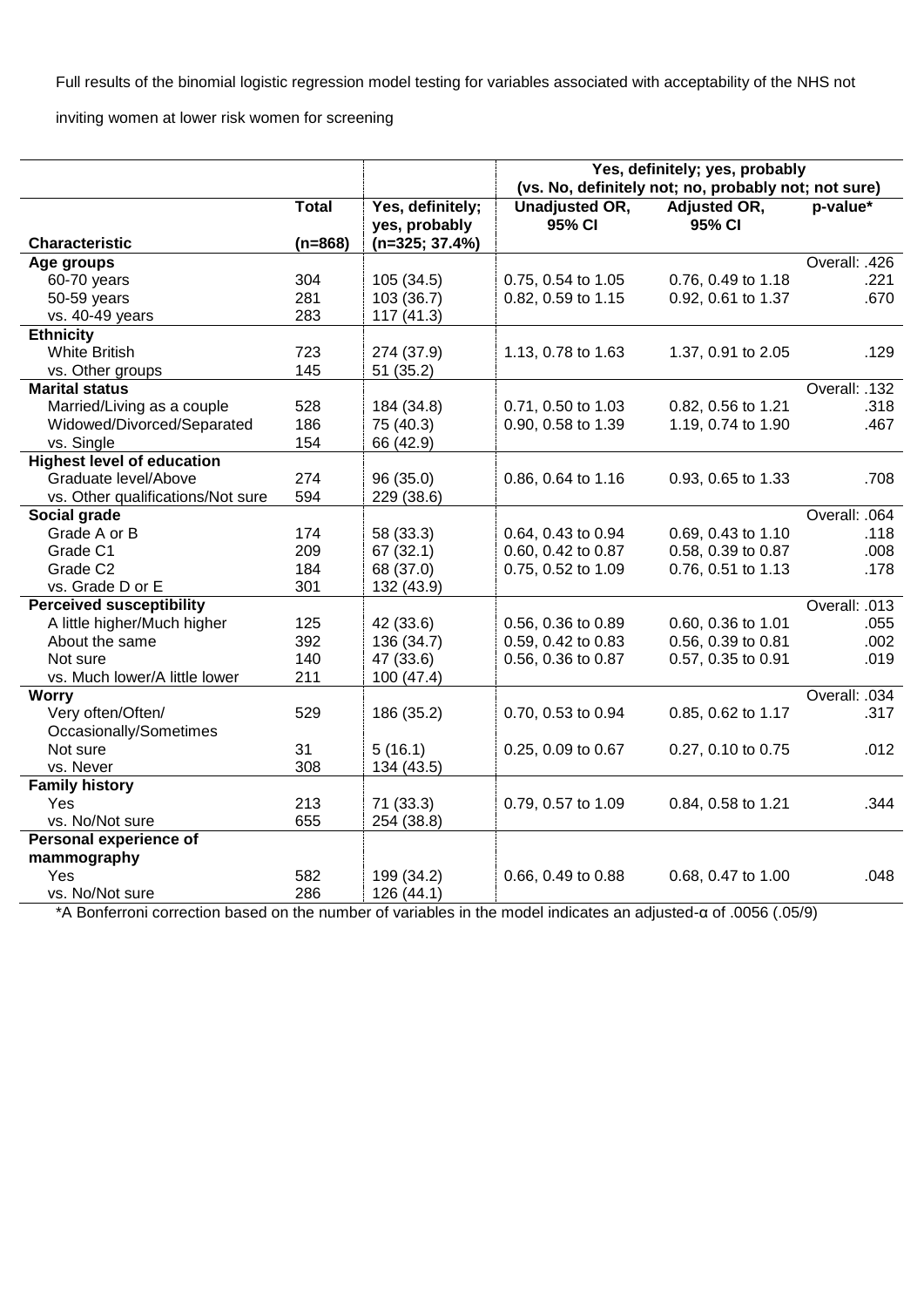Sensitivity analysis 1 - Full results of the binomial logistic regression model testing for variables associated with

willingness to have breast cancer risk assessment (with *"not sure"* excluded from the dependent variable)

|                                   |              |                                   | Yes, definitely; yes, probably<br>(vs. No, definitely not; no, probably not; not sure) |                        |               |
|-----------------------------------|--------------|-----------------------------------|----------------------------------------------------------------------------------------|------------------------|---------------|
|                                   | <b>Total</b> | Yes, definitely;<br>yes, probably | <b>Unadjusted OR,</b><br>95% CI                                                        | Adjusted OR,<br>95% CI | p-value*      |
| <b>Characteristic</b>             | $(n=787)$    | $(n=669; 85.0\%)$                 |                                                                                        |                        |               |
| Age groups                        |              |                                   |                                                                                        |                        | Overall: .094 |
| 60-70 years                       | 277          | 227 (81.9)                        | 0.71, 0.45 to 1.14                                                                     | 0.52, 0.28 to 0.98     | .044          |
| 50-59 years                       | 252          | 219 (86.9)                        | 1.04, 0.63 to 1.74                                                                     | 0.80, 0.44 to 1.46     | .466          |
| vs. 40-49 years                   | 258          | 223 (86.4)                        |                                                                                        |                        |               |
| <b>Ethnicity</b>                  |              |                                   |                                                                                        |                        |               |
| <b>White British</b>              | 663          | 573 (86.4)                        | 1.86, 1.15 to 2.99                                                                     | 1.65, 0.98 to 2.75     | .058          |
| vs. Other groups                  | 124          | 96 (77.4)                         |                                                                                        |                        |               |
| <b>Marital status</b>             |              |                                   |                                                                                        |                        | Overall: .801 |
| Married/Living as a couple        | 474          | 404 (85.2)                        | 1.15, 0.69 to 1.93                                                                     | 1.03, 0.60 to 1.77     | .922          |
| Widowed/Divorced/Separated        | 175          | 150 (85.7)                        | 1.20, 0.65 to 2.22                                                                     | 1.21, 0.63 to 2.34     | .563          |
| vs. Single                        | 138          | 115 (83.3)                        |                                                                                        |                        |               |
| <b>Highest level of education</b> |              |                                   |                                                                                        |                        |               |
| Graduate level/Above              | 251          | 219 (87.3)                        | 1.31, 0.85 to 2.02                                                                     | 1.07, 0.63 to 1.82     | .794          |
| vs. Other qualifications/Not sure | 536          | 450 (84.0)                        |                                                                                        |                        |               |
| Social grade                      |              |                                   |                                                                                        |                        | Overall: .969 |
| Grade A or B                      | 160          | 140 (87.5)                        | 1.51, 0.85 to 2.65                                                                     | 1.12, 0.57 to 2.21     | .746          |
| Grade C1                          | 198          | 170 (85.9)                        | 1.31, 0.78 to 2.18                                                                     | 1.00, 0.57 to 1.74     | .986          |
| Grade C <sub>2</sub>              | 169          | 145 (85.8)                        | 1.30, 0.76 to 2.22                                                                     | 1.11, 0.63 to 1.97     | .711          |
| vs. Grade D or E                  | 260          | 214 (82.3)                        |                                                                                        |                        |               |
| <b>Perceived susceptibility</b>   |              |                                   |                                                                                        |                        | Overall: .476 |
| A little higher/Much higher       | 122          | 110 (90.2)                        | 1.79, 0.88 to 3.62                                                                     | 1.15, 0.53 to 2.50     | .730          |
| About the same                    | 359          | 312 (86.9)                        | 1.30, 0.80 to 2.11                                                                     | 0.96, 0.57 to 1.62     | .891          |
| Not sure                          | 110          | 83 (75.5)                         | 0.60, 0.34 to 1.07                                                                     | 0.65, 0.35 to 1.23     | .188          |
| vs. Much lower/A little lower     | 196          | 164 (83.7)                        |                                                                                        |                        |               |
| <b>Worry</b>                      |              |                                   |                                                                                        |                        | Overall: .022 |
| Very often/Often/                 | 489          | 436 (89.2)                        | 2.23, 1.49 to 3.34                                                                     | 1.85, 1.19 to 2.87     | .007          |
| Occasionally/Sometimes            |              |                                   |                                                                                        |                        |               |
| Not sure                          | 17           | 12(70.6)                          | 0.65, 0.22 to 1.92                                                                     | 0.91, 0.29 to 2.92     | .879          |
| vs. Never                         | 281          | 221 (78.6)                        |                                                                                        |                        |               |
| <b>Family history</b>             |              |                                   |                                                                                        |                        |               |
| <b>Yes</b>                        | 196          | 173 (88.3)                        | 1.44, 0.89 to 2.35                                                                     | 1.13, 0.66 to 1.94     | .651          |
| vs. No/Not sure                   | 591          | 496 (83.9)                        |                                                                                        |                        |               |
| Personal experience of            |              |                                   |                                                                                        |                        |               |
| mammography                       |              |                                   |                                                                                        |                        |               |
| Yes                               | 538          | 462 (85.9)                        | 1.23, 0.82 to 1.86                                                                     | 1.47, 0.85 to 2.53     | .164          |
| vs. No/Not sure                   | 249          | 207 (83.1)                        |                                                                                        |                        |               |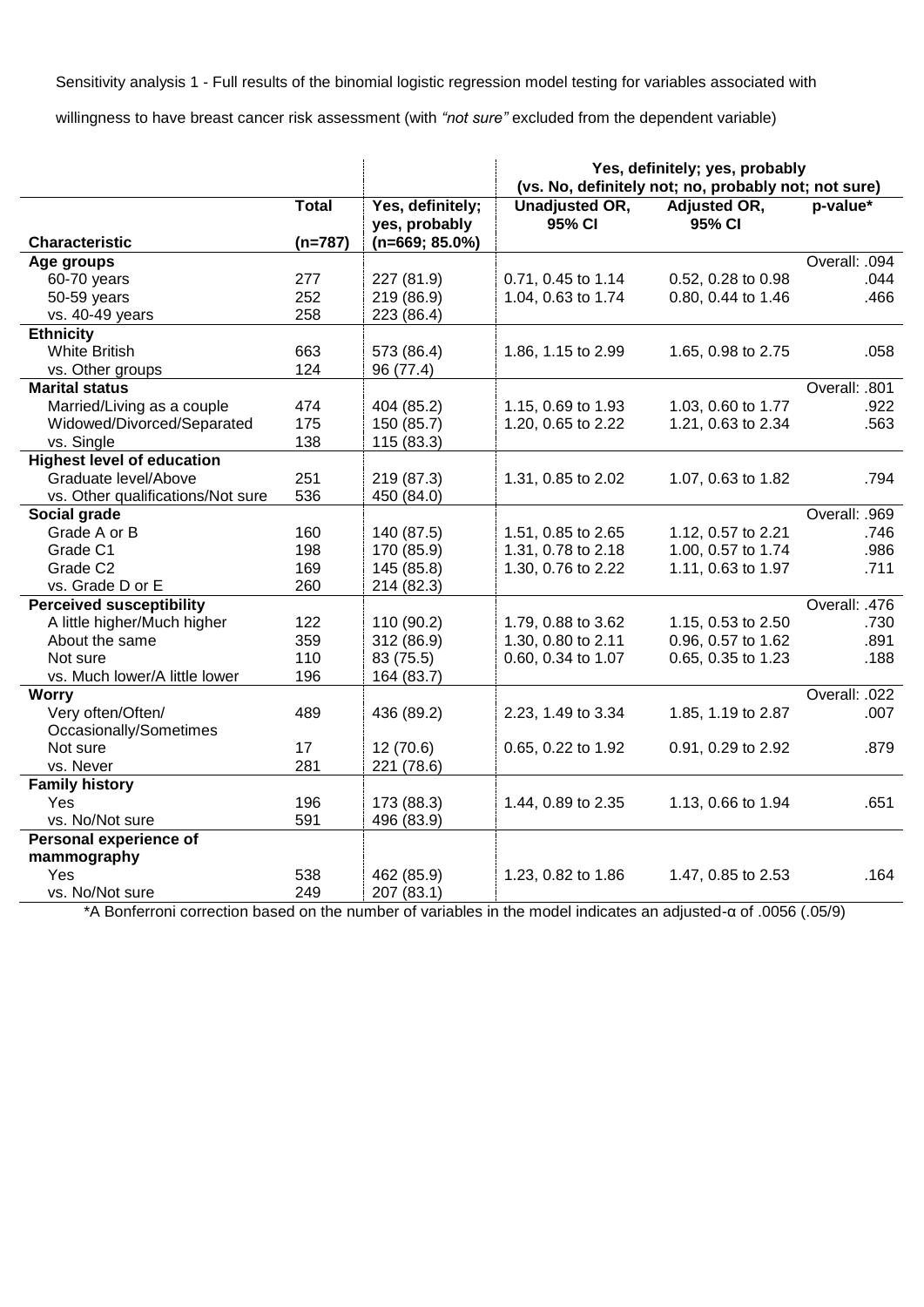Sensitivity analysis 2 - Full results of the binomial logistic regression model testing for variables associated with

willingness to have less frequent breast screening (if at very low risk; with *"not sure"* excluded from the dependent

## variable)

|                                   |              |                                   | Yes, definitely; yes, probably<br>(vs. No, definitely not; no, probably not; not sure) |                        |               |  |
|-----------------------------------|--------------|-----------------------------------|----------------------------------------------------------------------------------------|------------------------|---------------|--|
|                                   | <b>Total</b> | Yes, definitely;<br>yes, probably | <b>Unadjusted OR,</b><br>95% CI                                                        | Adjusted OR,<br>95% CI | p-value*      |  |
| <b>Characteristic</b>             | $(n=806)$    | $(n=464; 57.6%)$                  |                                                                                        |                        |               |  |
| Age groups                        |              |                                   |                                                                                        |                        | Overall: .321 |  |
| 60-70 years                       | 288          | 151 (52.4)                        | 0.65, 0.46 to 0.92                                                                     | 0.74, 0.48 to 1.16     | .193          |  |
| 50-59 years                       | 262          | 152 (58.0)                        | 0.82, 0.57 to 1.16                                                                     | 0.94, 0.62 to 1.43     | .768          |  |
| vs. 40-49 years                   | 256          | 161 (62.9)                        |                                                                                        |                        |               |  |
| <b>Ethnicity</b>                  |              |                                   |                                                                                        |                        |               |  |
| <b>White British</b>              | 676          | 384 (56.8)                        | 0.82, 0.56 to 1.21                                                                     | 1.00, 0.66 to 1.51     | .997          |  |
| vs. Other groups                  | 130          | 80(61.5)                          |                                                                                        |                        |               |  |
| <b>Marital status</b>             |              |                                   |                                                                                        |                        | Overall: .259 |  |
| Married/Living as a couple        | 484          | 271 (56.0)                        | 0.66, 0.45 to 0.97                                                                     | 0.71, 0.47 to 1.07     | .101          |  |
| Widowed/Divorced/Separated        | 178          | 98 (55.1)                         | 0.63, 0.40 to 1.00                                                                     | 0.78, 0.48 to 1.27     | .319          |  |
| vs. Single                        | 144          | 95 (66.0)                         |                                                                                        |                        |               |  |
| <b>Highest level of education</b> |              |                                   |                                                                                        |                        |               |  |
| Graduate level/Above              | 257          | 139 (54.1)                        | 0.81, 0.60 to 1.09                                                                     | 0.99, 0.69 to 1.43     | .971          |  |
| vs. Other qualifications/Not sure | 549          | 325 (59.2)                        |                                                                                        |                        |               |  |
| Social grade                      |              |                                   |                                                                                        |                        | Overall: .015 |  |
| Grade A or B                      | 162          | 79 (48.8)                         | 0.54, 0.37 to 0.81                                                                     | 0.60, 0.37 to 0.95     | .031          |  |
| Grade C1                          | 198          | 101(51.1)                         | 0.60, 0.41 to 0.86                                                                     | 0.62, 0.42 to 0.93     | .021          |  |
| Grade C <sub>2</sub>              | 171          | 109 (63.7)                        | 1.01, 0.68 to 1.49                                                                     | 1.09, 0.72 to 1.65     | .689          |  |
| vs. Grade D or E                  | 275          | 175 (63.6)                        |                                                                                        |                        |               |  |
| <b>Perceived susceptibility</b>   |              |                                   |                                                                                        |                        | Overall: .849 |  |
| A little higher/Much higher       | 120          | 60(50.0)                          | 0.65, 0.41 to 1.02                                                                     | 0.80, 0.48 to 1.34     | .398          |  |
| About the same                    | 365          | 209 (57.3)                        | 0.87, 0.61 to 1.23                                                                     | 0.94, 0.64 to 1.36     | .731          |  |
| Not sure                          | 120          | 73 (60.8)                         | 1.01, 0.63 to 1.60                                                                     | 0.94, 0.64 to 1.36     | .936          |  |
| vs. Much lower/A little lower     | 201          | 122 (60.7)                        |                                                                                        |                        |               |  |
| <b>Worry</b>                      |              |                                   |                                                                                        |                        | Overall: .285 |  |
| Very often/Often/                 | 499          | 273 (54.7)                        | 0.71, 0.52 to 0.95                                                                     | 0.82, 0.59 to 1.14     | .231          |  |
| Occasionally/Sometimes            |              |                                   |                                                                                        |                        |               |  |
| Not sure                          | 22           | 11(50.0)                          | 0.58, 0.24 to 1.39                                                                     | 0.56, 0.22 to 1.42     | .224          |  |
| vs. Never                         | 285          | 180 (63.2)                        |                                                                                        |                        |               |  |
| <b>Family history</b>             |              |                                   |                                                                                        |                        |               |  |
| Yes                               | 198          | 102(51.5)                         | 0.72, 0.52 to 1.00                                                                     | 0.78 0.54 to 1.12      | .176          |  |
| vs. No/Not sure                   | 608          | 362 (59.5)                        |                                                                                        |                        |               |  |
| Personal experience of            |              |                                   |                                                                                        |                        |               |  |
| mammography                       |              |                                   |                                                                                        |                        |               |  |
| Yes                               | 554          | 298 (53.8)                        | 0.60, 0.44 to 0.82                                                                     | 0.73, 0.49 to 1.08     | .112          |  |
| vs. No/Not sure                   | 252          | 166 (65.9)                        |                                                                                        |                        |               |  |